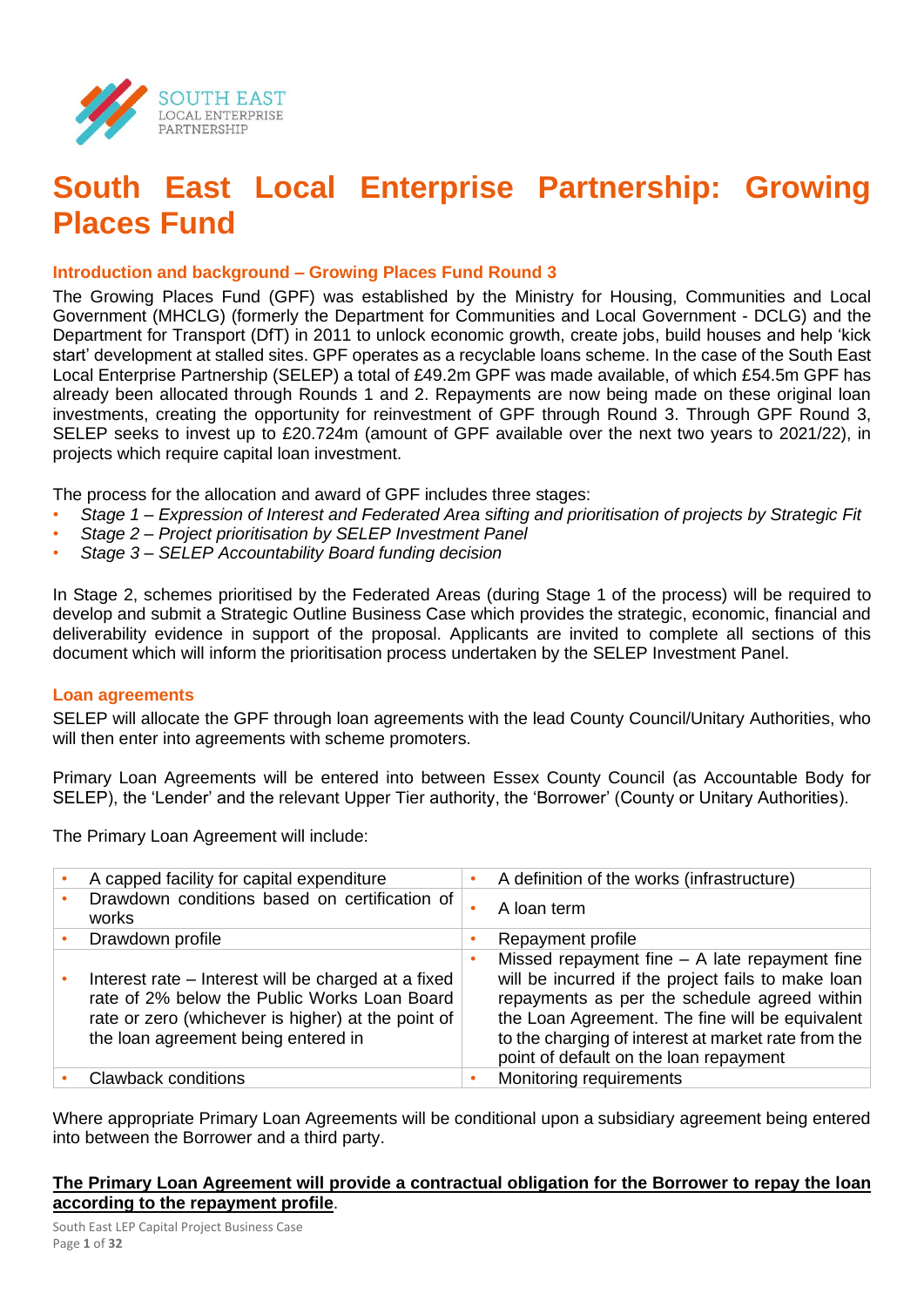

## **Growing Places Fund Business Case Template**

*Please enter your answers in the white space beneath the question (and/or complete the table). All questions must be answered.*

## **1. Scheme Summary**

Scheme Promoter: **Kent County Council**

Project Sponsor: **Simon Jones– Director Highways, Transportation and Waste**

Project Name: **Herne Relief Road – Bullockstone Road Improvement Scheme**

Federated Board: **Kent and Medway Economic Partnership** *[Kent and Medway Economic Partnership, Opportunity South Essex, Success Essex, Team East Sussex]*

Lead County Council/Unitary Authority: **Kent County Council** *[East Sussex County Council, Essex County Council, Kent County Council, Medway Council, Southend on Sea Borough Council, Thurrock Council]*

Development Location: **Bullockstone Road, Herne Bay, Kent, CT6 7NN** *[Specify location, including postal address and postcode]*

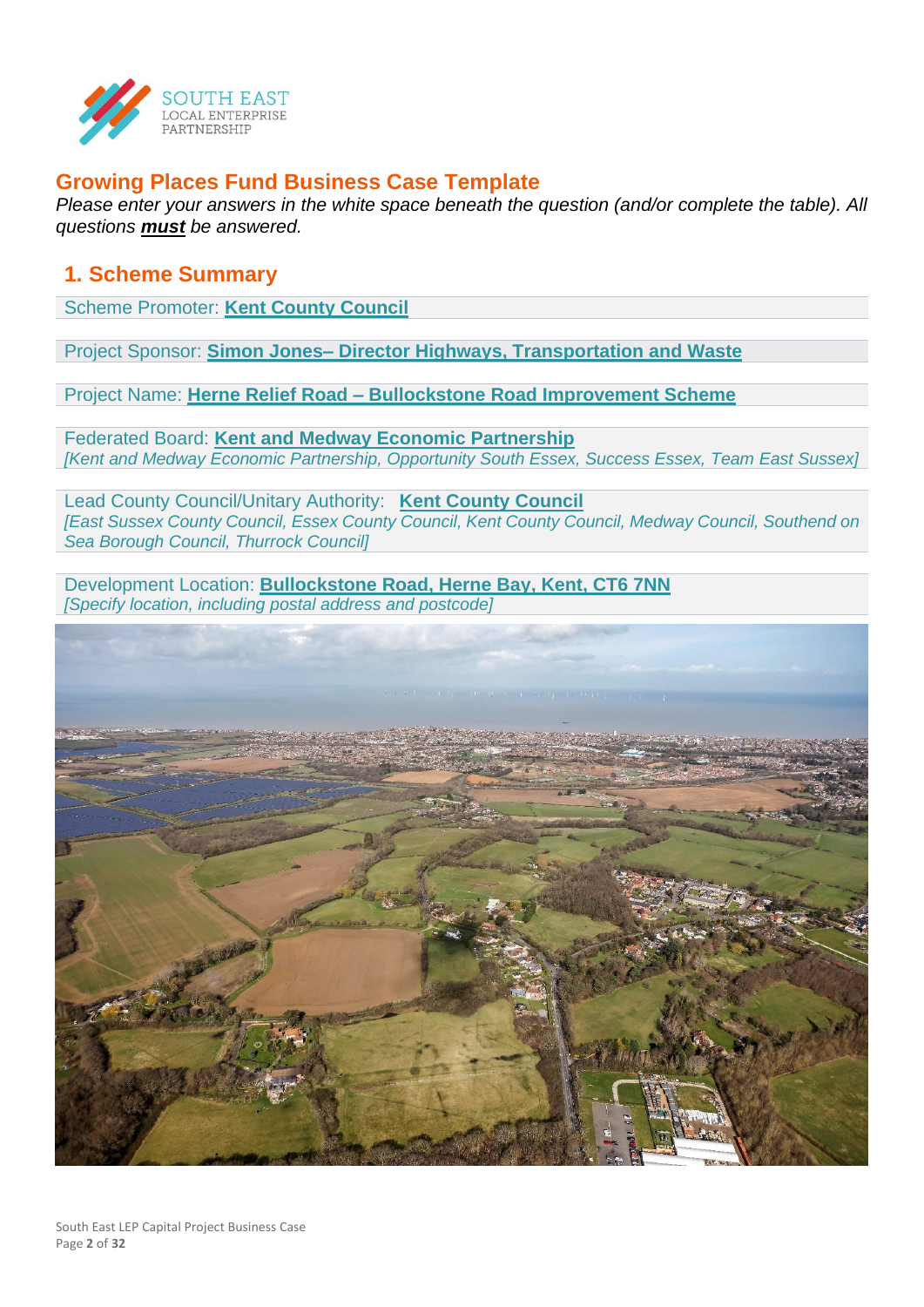

#### Project Description:

*[Please provide a brief description of the overall proposed scheme, referring to any other SELEP funding which has been previously allocated to the project; maximum 1 page]*

The Herne Relief Road – Bullockstone Road Improvement Scheme is located within Herne Bay which forms part of the City of Canterbury's local government district. Bullockstone Road provides access from the south towards to the town centre of Herne Bay and the towns railway station and provides a route which avoids the busy Canterbury Road / A299 junction. Appendix A provides more visual detail of the location of the proposed scheme.

The proposed Herne Relief Road is formed of two sections; the Bullockstone Road Improvement Scheme (BRIS) and a spine road through the proposed Lower Herne Village at Strode Farm. Kent County Council's (KCC) Major Capital Programme Team is delivering BRIS and the Lower Herne Village developer will construct the spine road element.

Bullockstone Road is currently a constrained weight restricted narrow single carriageway unclassified route which does not provide a safe and suitable route for all users. Despite this, Bullockstone Road is regularly used as a "rat run" between the Greenhill area of Herne Bay and the A291 to Canterbury. Furthermore, the constrained nature of the route as a result of abutting hedges / vegetation and properties do not allow for the provision of walking and cycling.

The A291 which travels through the centre of the village of Herne is a key corridor in the area as it provides access between the A299 and the A28 and thus further afield. The strategic importance of the A291 results in this route and the village of Herne being subject to large volumes of traffic. Consequentially, the already highly constrained village of Herne suffers from severe congestion which is documented within the 2017 Canterbury Local Plan.

The Herne Relief Road improvements include (Appendix A provides graphics to show the proposed layout of the Herne Relief Road):

- the widening of Bullockstone Road to 7m
- the provision of pedestrian and cycling facilities between A291 Canterbury Road and Lower Herne Village
- improvements to drainage
- construction of new roundabout junctions at Lower Herne Village and A291 Canterbury Road

The scheme aims to:

- Reduce congestion and traffic volumes in Herne
- Provide infrastructure that supports the construction of around 2,500 new homes
- Provide walking and cycling routes and easier access to bus routes and schools

There is strong local support from residents for the scheme, which will provide new opportunities for walking and cycling for local trips instead of using the car. Discussions are also underway to investigate the potential for a bus route along Bullockstone Road into Lower Herne village.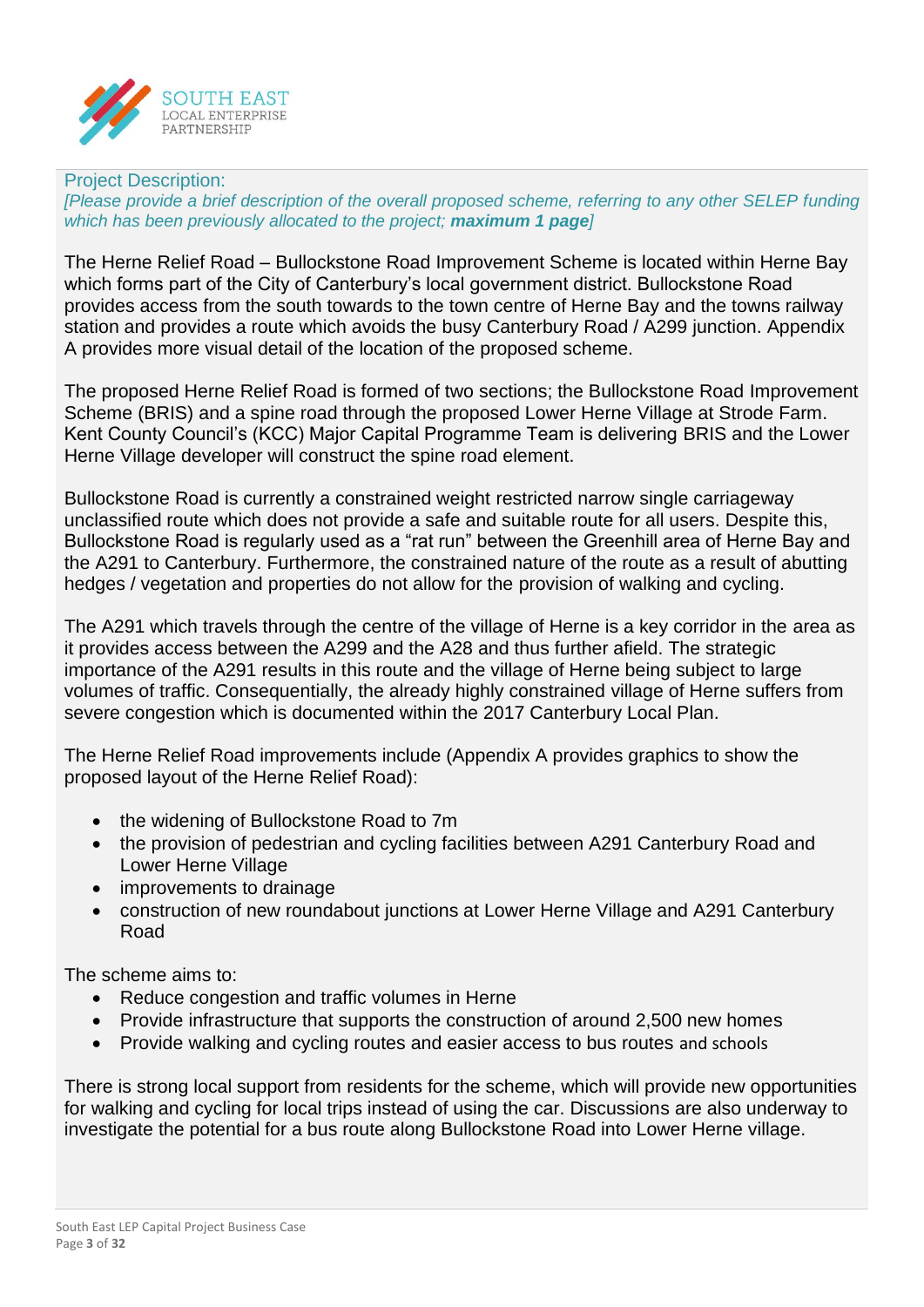

#### Project Development Stages:

*[Please specify the current stage of development confirming the roles of developer, and other partners involved in delivering the scheme e.g. bank, contractor. Please specify the project development stage(s) to be funded through GPF as per the table below. Add additional rows as necessary]*

| Project development stages  | GPF funding required      |               |             |
|-----------------------------|---------------------------|---------------|-------------|
| <b>Stage</b>                | <b>Partners</b>           | <b>Status</b> | (yes or no) |
| <b>Outline Design</b>       | <b>Project Centre Ltd</b> | Complete      | <b>No</b>   |
| <b>Planning Application</b> | <b>Project Centre Ltd</b> | Submitted     | <b>No</b>   |
| <b>Detailed Design</b>      | <b>Project Centre Ltd</b> | In Progress   | <b>No</b>   |
| Procurement                 | Not known                 | Not started   | <b>No</b>   |
| Construction                | Not known                 | Not started   | Yes         |
| <b>Post Construction</b>    | Not known                 | Not started   | Yes         |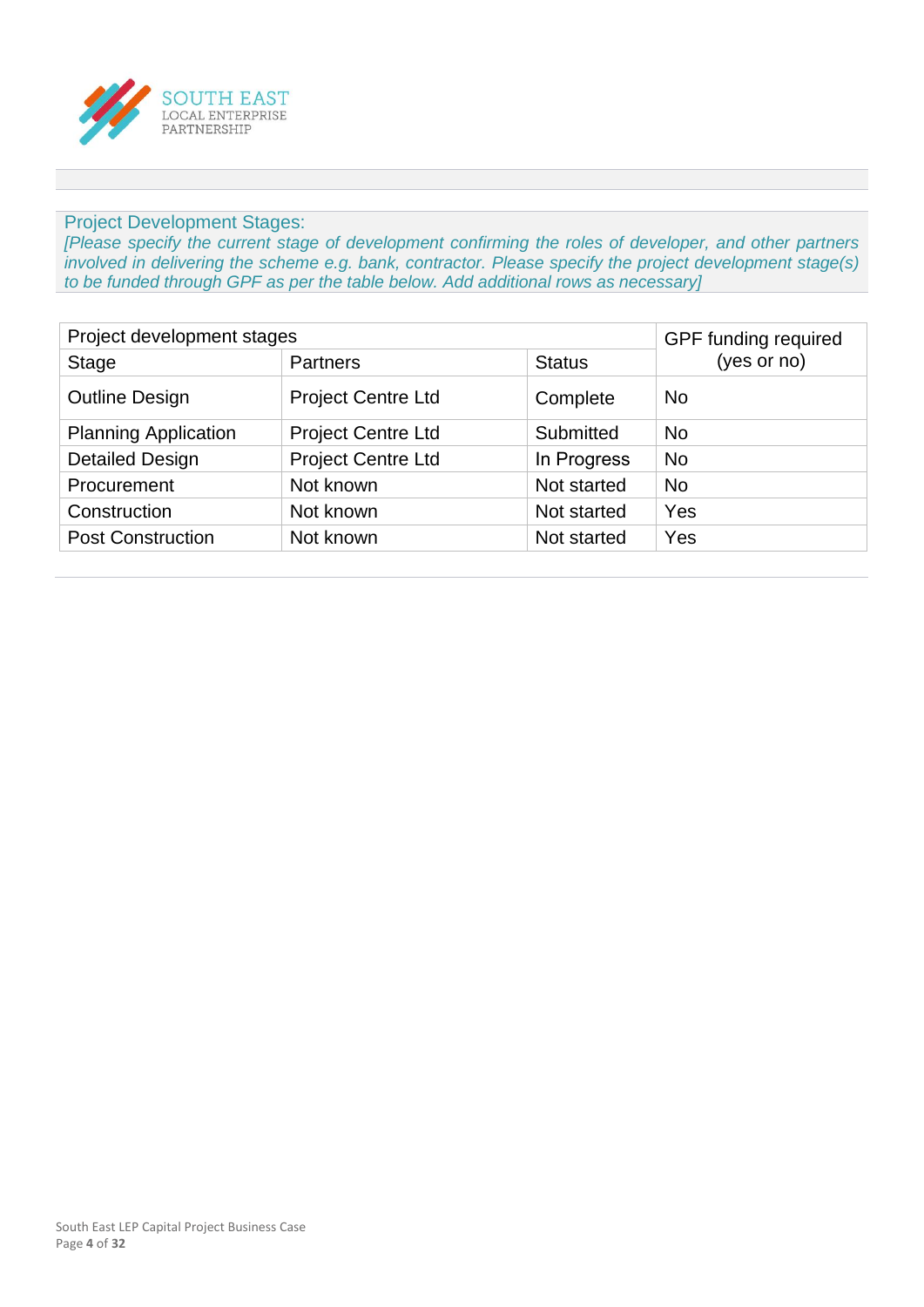

#### GPF Required: **£3,500,000**

The scheme was originally costed on the basis of construction in 2020 and the developer contributions agreed on that basis.

**Herne Bay Golf Club** – Funding is available now via a signed s106 agreement. £750,000 of £3,111,200 claimed to fund the scheme development work. Funding must be claimed by September 2021 and spent within 5 years of the claim.

**Lower Herne Village** - £2,331,000 can be claimed at occupation of the 250th house, expected to be during the 2025/26 financial year. There is a signed s106 agreement in place.

Herne Bay Golf Club has progressed in the timeframe envisaged.

To mitigate for the potential loss of the Golf Club funding, it is intended to build the southern roundabout starting in 2021 as phase 1 of the project.

KCC is not able to fully forward fund the construction due to ongoing financial pressures and the impact further prudential borrowing will have on loan rates.

Without the GPF loan, the delays in receiving the remaining funding will put significant financial pressure on the budget due to inflation and the additional costs that arise as a result of phasing the construction approach including demobilisation and remobilisation costs. There is significant risk that there will need to be an element of descoping to remain within budget, although given that an exercise has already been carried out throughout the design stage, this is likely to mean that the full scheme cannot be delivered.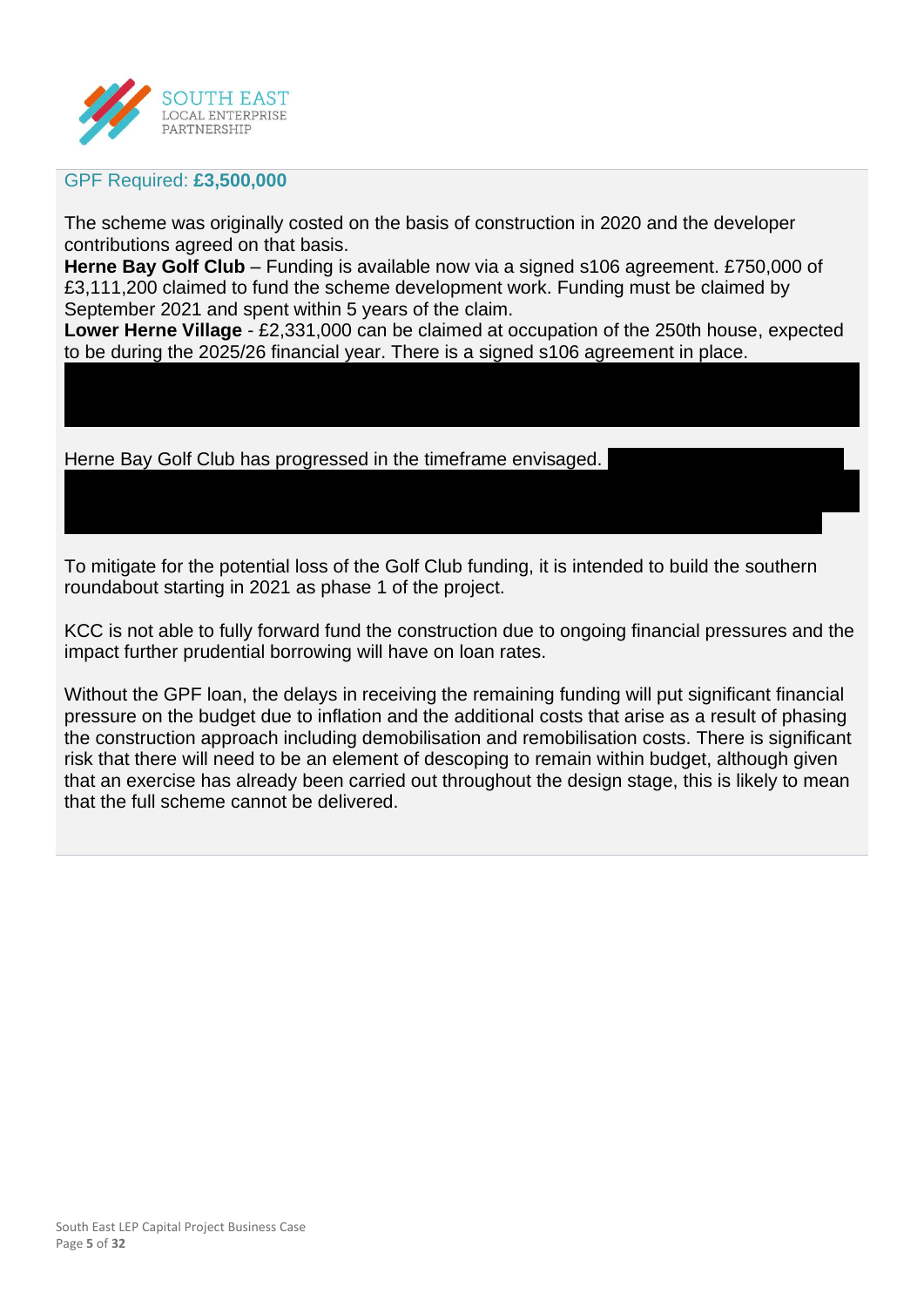

## **2. Strategic Fit**

Policy and Strategic Context: *[Please specify how the overall scheme aligns with the policy and strategic context, including local policies, strategies and investment plans, the [SELEP Economic Strategy Statement](https://www.southeastlep.com/app/uploads/2019/03/SELEP_StratEconState_singles.pdf) priorities and the [SELEP Skills](https://www.southeastlep.com/app/uploads/2018/09/SELEP-Skills-Strategy-v14-0818-WEB.pdf)  [Strategy 2018-2023;](https://www.southeastlep.com/app/uploads/2018/09/SELEP-Skills-Strategy-v14-0818-WEB.pdf) maximum 1 page]*

The Herne Relief Road was identified in the 2014 draft Canterbury Local Plan and subsequently was included as policy T13 in the adopted 2017 Canterbury Local Plan to support sites 3 (Hillborough), 4 (Herne Bay Golf Club) and 5 (Lower Herne Village at Strode Farm) detailed in policy SP3. The three development sites are proposing around 2,500 new homes and 51,000m<sup>3</sup> of commercial retail and community space.

In March 2014, SELEP submitted their Strategic Economic Plan (SEP). Within the six-year period covered by the SEP (2015/16 to 2020/21) SELEP outline the case for investment into infrastructure, enterprise and employment that is required for the South East region's economy to continue its successful upward trajectory. It also highlights how traffic congestion is a challenge for future growth within Kent. The Herne Relief Road directly supports this policy document in the following ways:

- Provide transport infrastructure to support the construction of around 2,500 new homes
- Improve bus access to Lower Herne Village and Herne Bay Golf Club development sites
- Provide opportunities for walking and cycling that do not currently exist
- Support and improve the quality of life and quality of place by providing an alternative route for traffic to the existing route through the constrained village of Herne

The village of Herne is located within an Air Quality Management Area (AQMA). In Kent a total of 17,400 tonnes of nitrogen oxides (NOX) was emitted in 2015 (the last year for which data is available), 54% of which was from road transport. This represents 3.05% of the total UK road NOX emissions, for a county with 2.77% of the UK population (The Kent Environment Strategy (KES)). KES therefore highlights the importance of reducing congestion and ensuring sustainable access and connectivity for businesses and communities.

In addition to the policies outlined above, the Herne Relief Road also aligns with:

- Kent County Councils Local Transport Plan 4: Delivering Growth Without Gridlock 2016 2031 where the scheme has been highlighted as a transport priority
- Cycling and Walking Investment Strategy (Department for Transport, 2017) which strives to make walking and cycling a normal part of everyday life, and the natural choices for shorter journeys such as going to school, college or work and travelling to public transport interchanges
- Kent's Active Travel Strategy, which aims to make active travel an attractive and realistic choice for short journeys in Kent

In addition to the congestion relief and resultant benefits, the Herne Relief Road will bring employment and skills development opportunities for the area, not just through the construction contract for Bullockstone Road but as a result of the developments that the project facilitates. In the short term this will be achieved through the construction of the sites and in the longer term through the employment space that will be provided.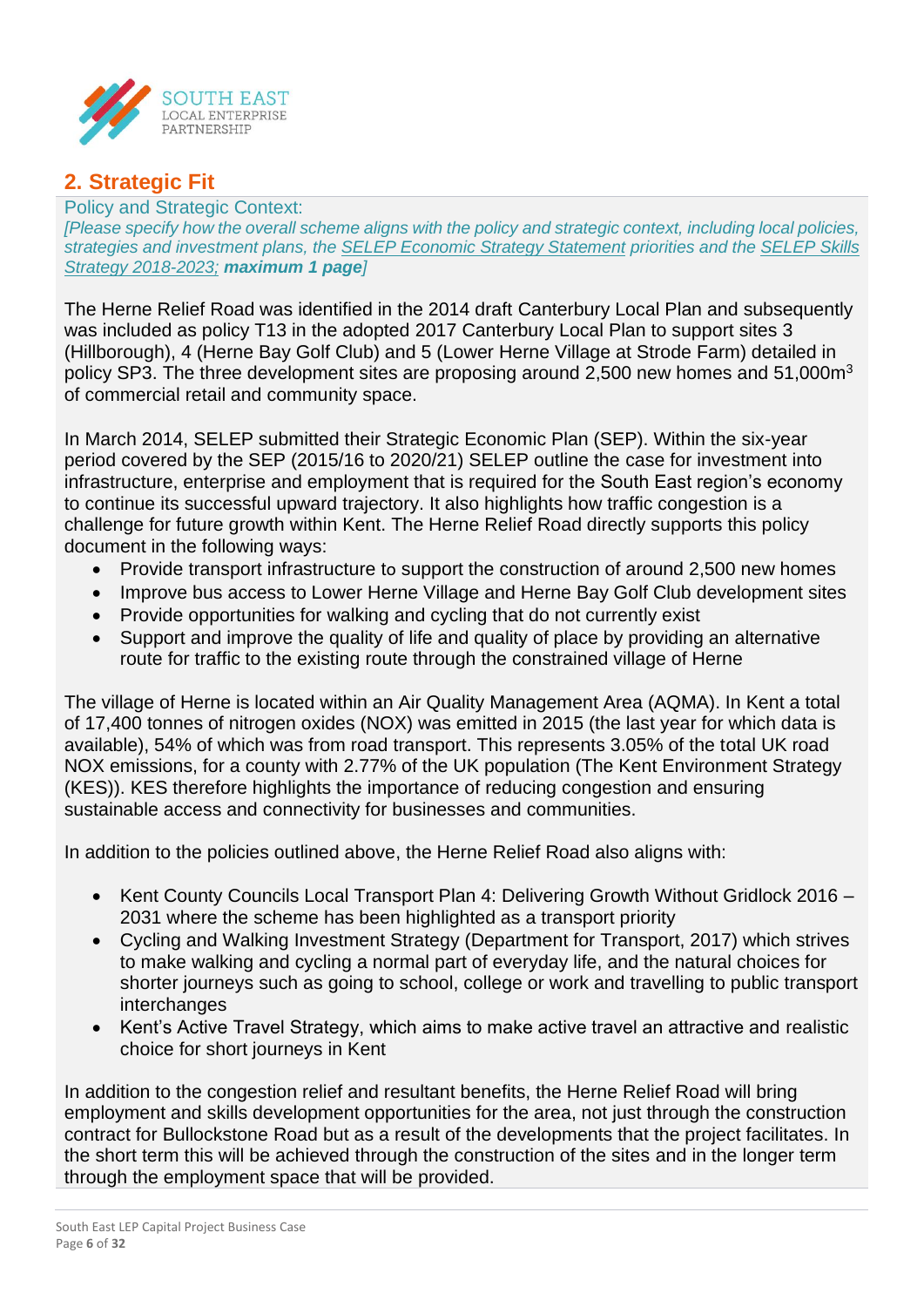

#### Need for Intervention:

*[Please articulate the underlying issues driving the need for intervention, with reference to the specific market failure that the GPF will address. The request should consider whether the problem reflects a market failure or evidence that the market demand for the proposed project has weakened; maximum 0.5 pages]*

Bullockstone Road is currently a constrained, weight restricted, narrow single carriageway unclassified route which does not provide a safe and suitable route for all users. The A291 which passes through the centre of the village of Herne is a key corridor in the area, providing access between the A299 and the A28 and thus further afield. The strategic importance of the A291 results in this route and Herne being subject to large volumes of traffic. There is significant political and local pressure to ease this large volume of traffic utilising the A291 through the centre of Herne. In the recent scheme design consultation, 60% of respondents noted that they supported the Relief Road. The consultation feedback also indicated a strong local view that the scheme should be delivered before houses are built.

The main concern in relation to the traffic through the village is the significant proportion of larger vehicles using this constrained route (buses, LGVs and HGVs make up 17.3% of the Annual Average Daily Traffic based on DfT data from 2018 count point 78219). Larger vehicles are particularly challenging given that the historic centre of the village is very narrow (around 5m wide in places) with buildings frequently damaged due to their proximity to the carriageway and vehicle crashes occurring due to the unsuitable layout of the road. In addition, the frequency and volume of larger vehicles through the village pose significant walking and cycling access and safety issues for those wishing to travel to and from the village. Residents have noted that they do not feel safe walking alongside the road or crossing the road.

The village is an AQMA which is on the verge of breaching the UK's air quality objective for annual mean Nitrogen Dioxide limits (40µg/m<sup>3</sup>). The 2018 recorded annual mean was 39.9µg/m<sup>3</sup>. It is expected that the 2019 results will exceed this due to the increased levels of traffic travelling through Herne. The AQMA mitigation plan relies heavily on the Herne Relief Road being constructed.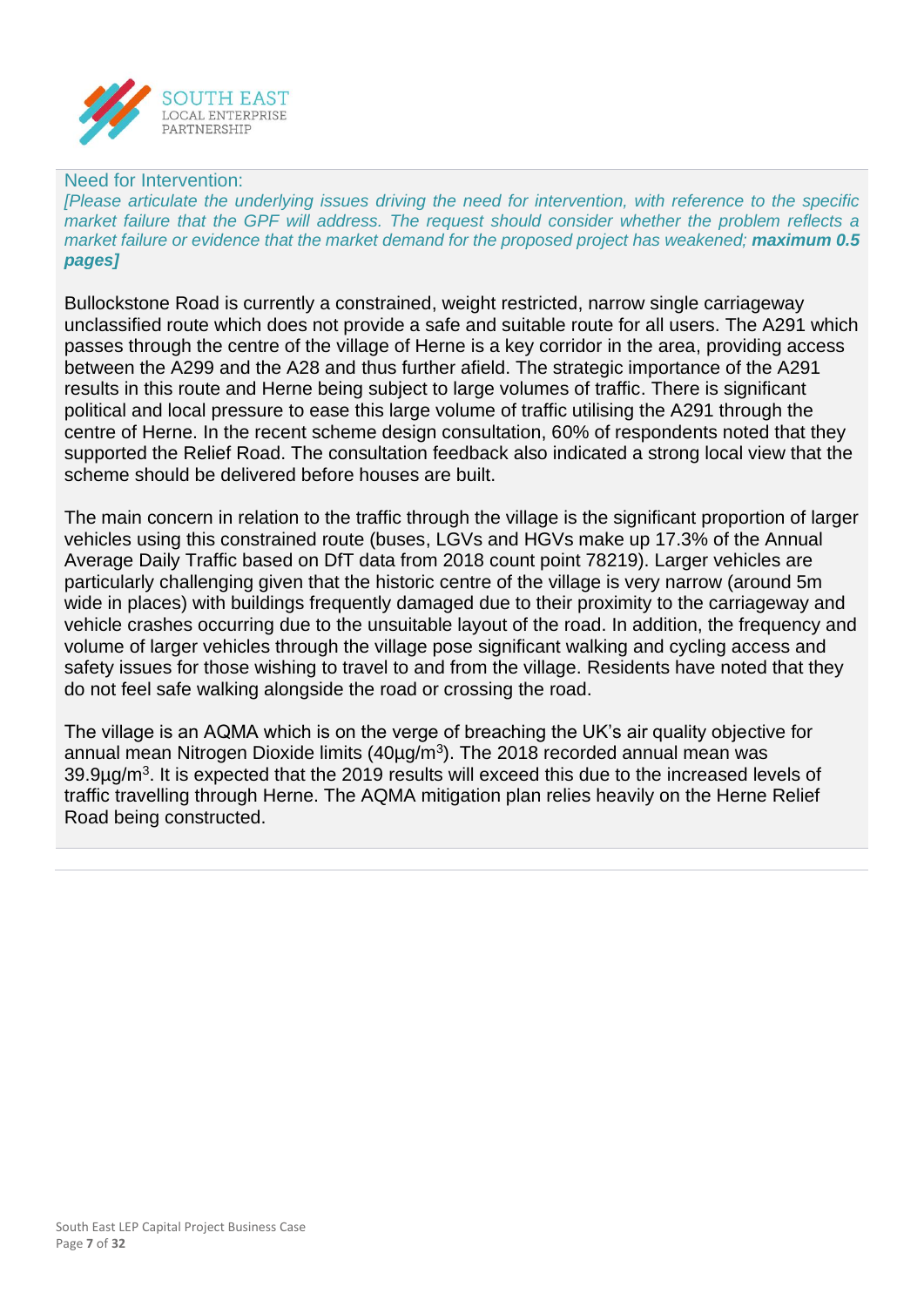

#### Impact of Non-Intervention (Do nothing):

*[Describe the expected outcome of non-intervention. Promoters should clearly articulate the impacts of not receiving GPF funding and how this is reflected against the SELEP objectives to support the creation of jobs, homes, skills and strategic connectivity, as well as the environment, economy and society, if applicable. This section should also highlight whether the project is expected to still go ahead without GPF and whether it is likely to have a reduced impact or a slower impact due to non-intervention; maximum 0.5 pages]*

Numerous development sites as outlined in the 2017 Canterbury Local Plan will impact (by significantly increasing) the traffic through Herne. The three largest sites which have the biggest impact will bring 2,500 homes to the area. The result of this increase in housing and residents will be an exacerbation of:

- Congestion through the village of Herne
- Damage to local buildings within Herne
- Accidents through both constrained corridors
- Annual mean Nitrogen Dioxide limits within Herne
- Severance for active mode users

These future issues outlined will have further implications by not helping deliver multiple policy objectives and employment and skills development in the surrounding area of Herne will continue to be compounded by poor accessibility.

Without the support of the GPF the scheme will have to be constructed in multiple phases as the funding becomes available for the development sites. Given the narrow nature of Bullockstone Road, it will not be possible to carry out the improvement work without closing the road, causing high levels of disruption and increasing traffic through the centre of Herne as vehicles divert to the nearest alternative route. The construction of the scheme road in phases will result in multiple road closures thereby adversely affecting Herne over a prolonged period of time.

In this scenario in excess of 1000 homes will have been built prior to the completion of the works resulting in delay of the Herne Relief Road delivery. Any delay in completion is likely to lead to the current planning condition not being met, have significant cost implications and issues in Herne will continue to deteriorate.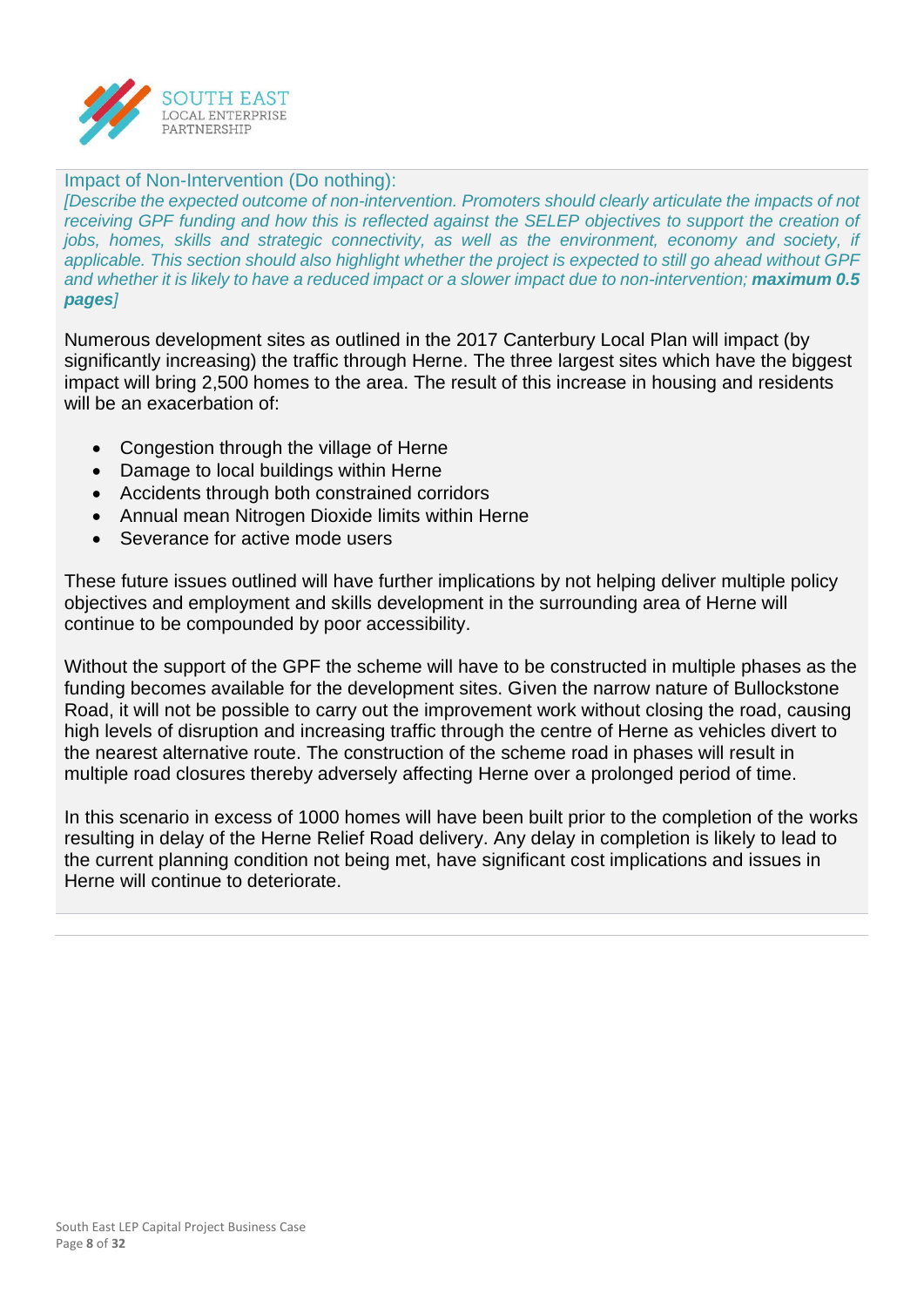

#### Funding Options:

*[Please demonstrate the need for GPF by providing evidence that all reasonable private sector funding options have been exhausted and no other public funding streams are available for or fit the type of scheme that is being proposed. If the project was previously submitted for consideration under Local Growth Fund round 3b, please indicate why GPF loan funding is now considered suitable for this project; maximum 1 page]*

The scheme is currently funded to the value of £7,961,200 from S106 agreements for Herne Bay **Golf Club and Lower Herne Village.** 

The funding was originally all due to come forward to allow for construction in 2020. Due to delays in the planning process for both Lower Herne Village and Hillborough, the funding is now following a far more protracted programme.

KCC is not able to forward fund the scheme in the short term and there are currently no other sources of funding available to bring forward the contributions.

GPF funding is the most suitable source of funding because the risk to the schemes' delivery is a cash flow issue rather than a funding shortfall. The scheme has sufficient funding either identified through committed or earmarked s106 contributions but is restricted by the availability of these contributions over differing timescales.

There is significant risk, that by waiting for the developers of Lower Herne Village and Hillborough to provide funding for the scheme, that insufficient funds will be received in the timescale required. This would result in the Golf Club contribution being lost and thus the scheme would not be able to be constructed. The GPF loan will bridge the gap between the Golf Club contribution and the further identified developer contributions. This will enable the smoother delivery of the scheme rather than the envisaged piecemeal phased delivery programme which would result in significant disruption to the local community over several years.

The spine road element of the Herne Relief Road must be constructed by occupation of the 410th house. Due to the cashflow constraints, there is a risk that the Bullockstone Road improvements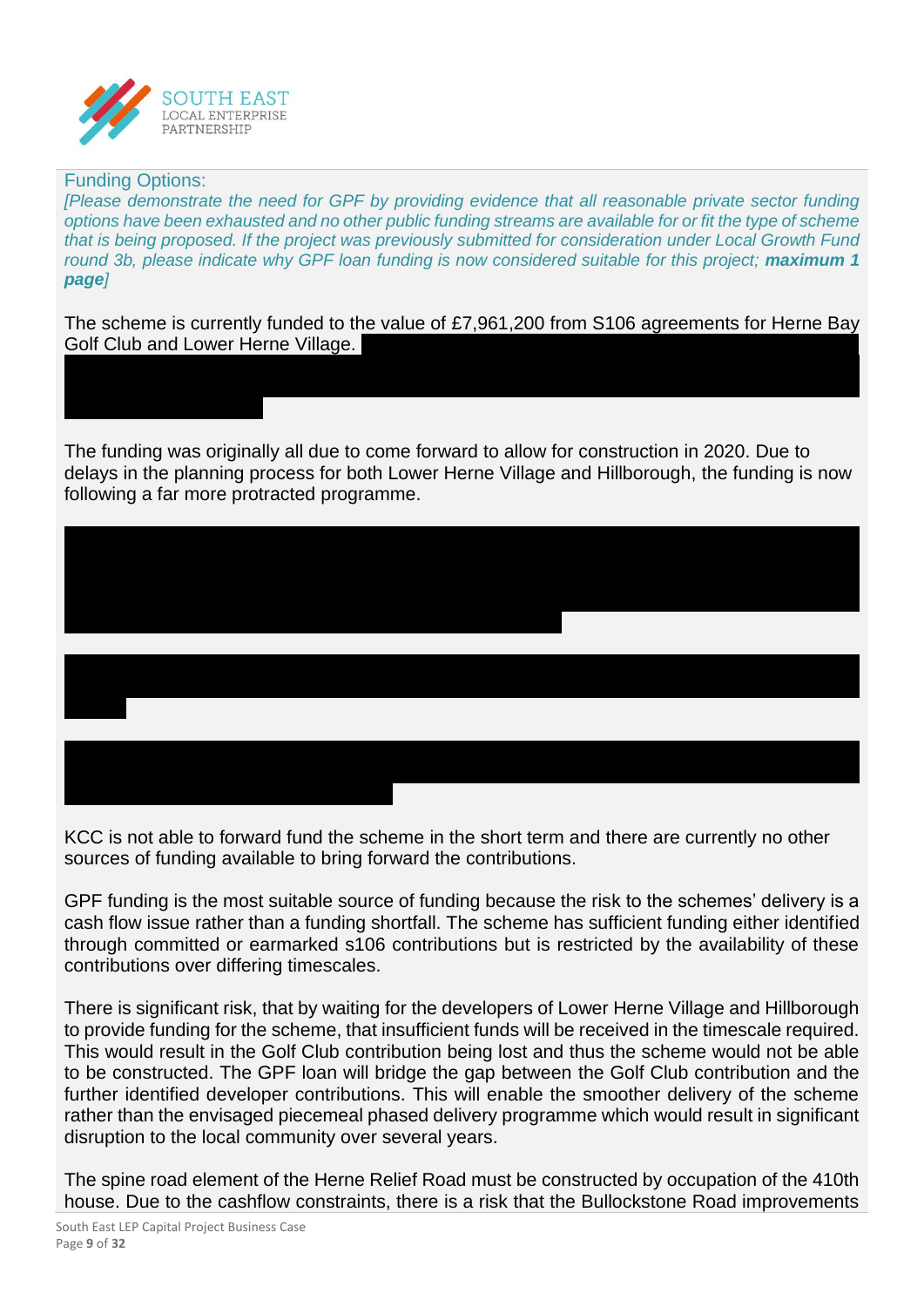

may not be constructed to meet the current planning condition of the improvements being in place before the spine road is opened.

The GPF funding mitigates the short term impacts of the development sites construction on the local area by unlocking and facilitating the delivery of the infrastructure prior to large volumes of housing becoming available and would give KCC the certainty required to award a construction contract for the works.

## **3. Infrastructure requirements**

Infrastructure Requirements: *[Please outline the infrastructure requirements for which GPF funding is sought, and provide evidence and supporting information in the form of location, layout and site plans; maximum 3 pages included as an Appendix to this document]*

To support the traffic generated by the construction of around 2,500 homes, an alternative route to the exiting A291 has been identified to more appropriately accommodate the levels of traffic that is expected. The spine road element of the Herne Relief Road (between A299 and Bullockstone Road) will be constructed by the Lower Herne Village developer and will connect to the Bullockstone Road Improvement Scheme.

The improvements to Bullockstone Road include:

- Widening the carriageway to 7m
- Improving the alignment of Bullockstone Road, in particular taking out a blind bend
- Providing a 2m wide footway / cycleway for the full length of the scheme
- Allowing for future bus provision and improving access to existing bus services
- Constructing roundabouts at the A291 Canterbury Road junction and the access into Lower Herne Village
- Providing a positive drainage system to alleviate existing surface water flooding that is experienced by Bullockstone Road residents.
- Improving visibility for residents accessing/egressing their properties

Information provided in Appendix A: Site Location Plan General Arrangement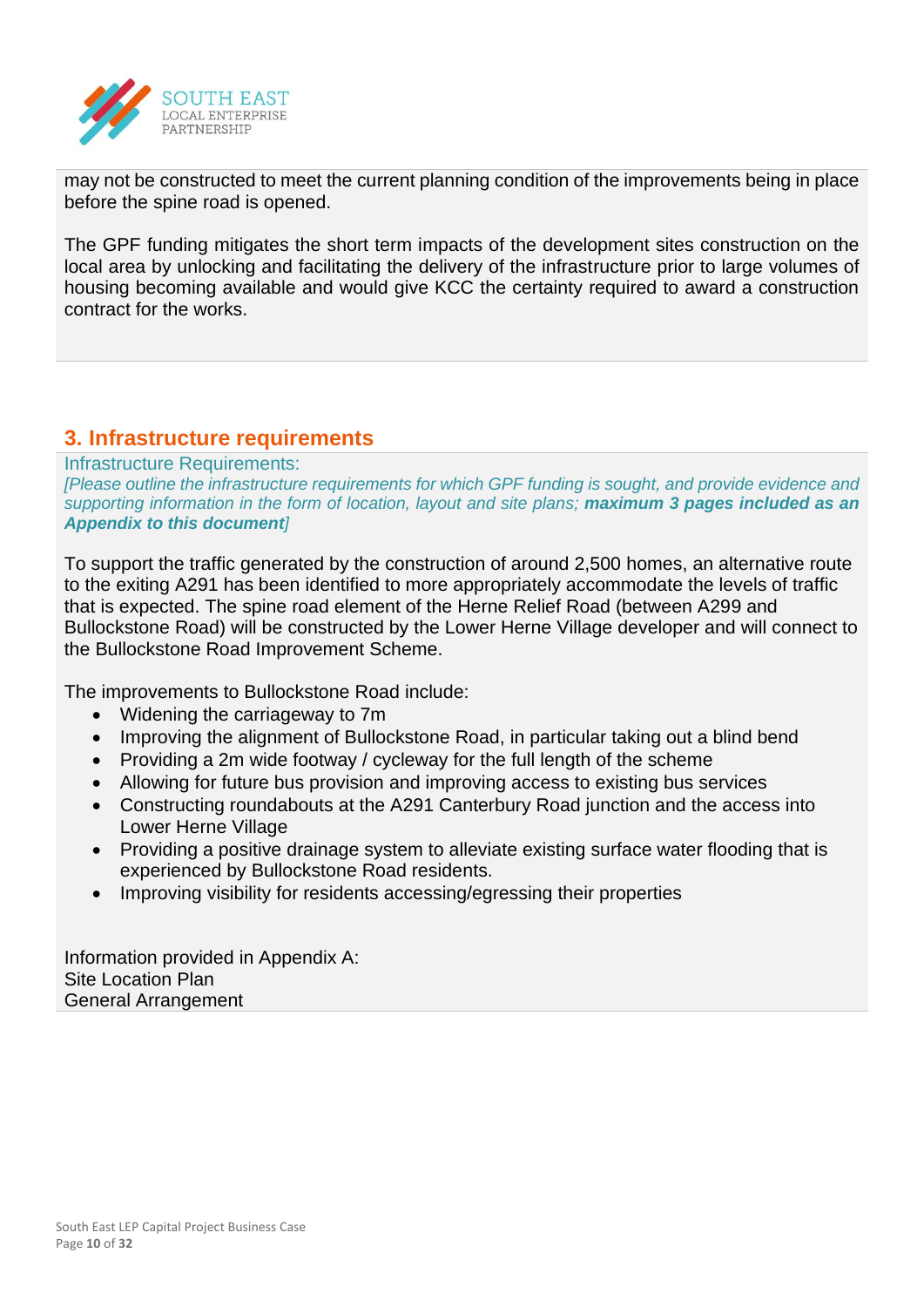

## **4. Cost and funding**

#### Funding breakdown:

*[Please specify the total project funding requirement and provide a breakdown by funding source, as per the table below (add additional rows as necessary). Please specify the capital funding sought through the GPF. Please note that it is recommended that projects should seek GPF of between £250,000 and £3,500,000. Projects outside this threshold may be considered by exception where there is an overwhelming strategic case and a high level of support from the respective Federated Board.*

*To ensure a proportionate approach to the scale of funding available, no Federated Area should nominate projects to SELEP for progression to Stage 2 which, in total, exceed the amount of funding available (£20.724m)*

*Also provide comment on the status and risk of all funding contributions to the project, e.g. received, committed, identified but not secured, unsecure. Costs associated with monitoring and evaluation represent revenue spend, and therefore a suitable local funding source must be identified to cover these costs]*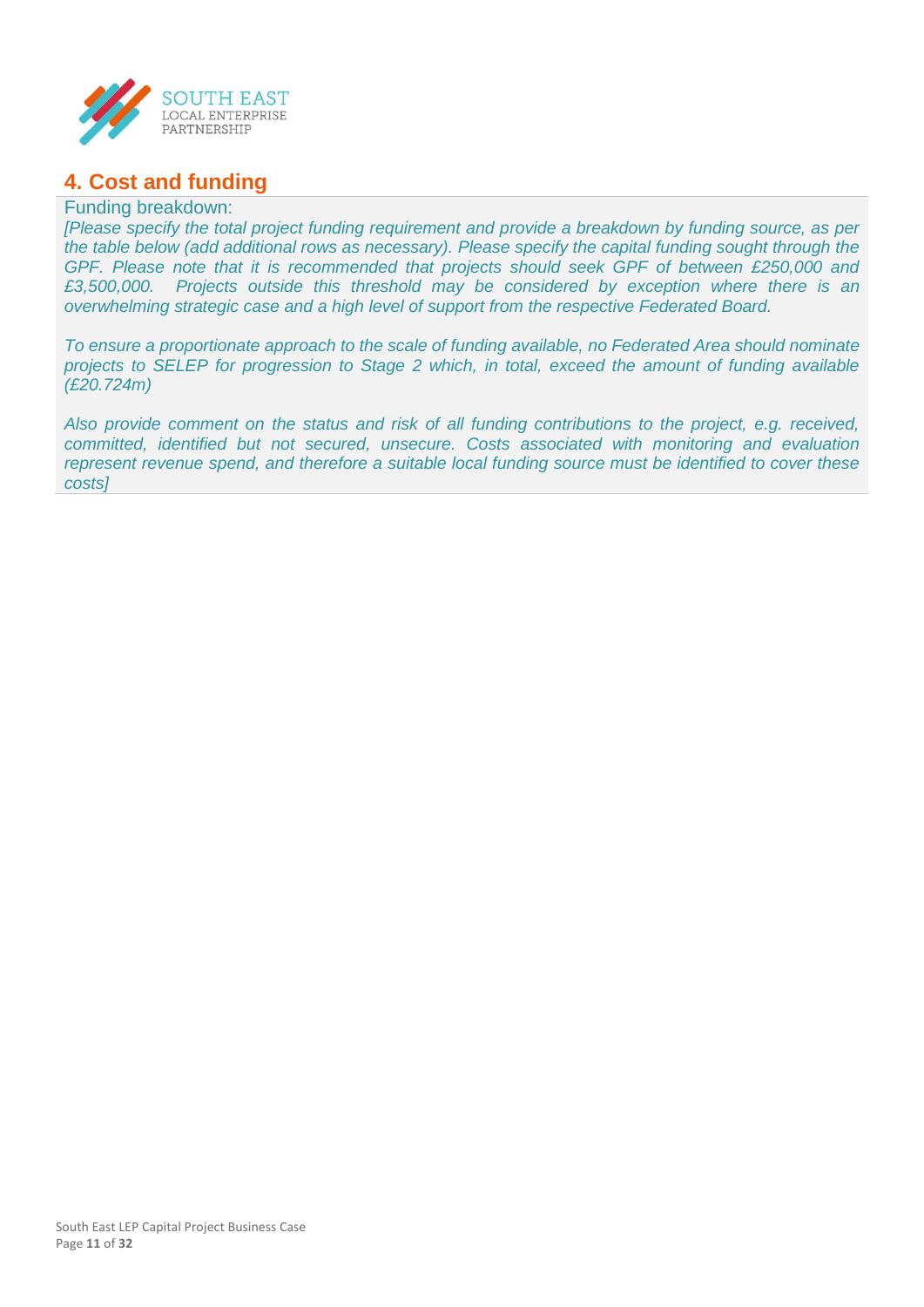

|                                     |                               | <b>Funding profile</b> |               |               |               |               |               |               |  |  |
|-------------------------------------|-------------------------------|------------------------|---------------|---------------|---------------|---------------|---------------|---------------|--|--|
| <b>Funding source</b>               | <b>Funding</b><br>security    | 20/21<br>£000          | 21/22<br>£000 | 22/23<br>£000 | 23/24<br>£000 | 24/25<br>£000 | 25/26<br>£000 | Total<br>£000 |  |  |
| <b>Capital Funding sources</b>      |                               |                        |               |               |               |               |               |               |  |  |
| $S106 -$ Herne<br>Bay Golf Club     | Committed/<br>Part received   | 750                    | 2,361         |               |               |               |               | 3,111         |  |  |
| $S106 - Lower$<br>Herne Village     | Committed                     |                        |               |               |               |               |               |               |  |  |
| $S106 -$<br>Hillborough             | Identified but<br>not secured |                        |               |               |               |               |               |               |  |  |
| SELEP-GPF<br>loan                   | Identified but<br>not secured |                        | 3,500         |               |               |               | $-3,500$      | $\bf{0}$      |  |  |
| <b>Revenue Funding sources</b>      |                               |                        |               |               |               |               |               |               |  |  |
| none                                |                               |                        |               |               |               |               |               |               |  |  |
| <b>Total funding</b><br>requirement |                               | 750                    | 5,861         |               |               |               | 2365          | 8,976         |  |  |

The Herne Bay Golf Club and Lower Herne Village s106 contributions are committed to the scheme, with the Golf Club monies currently funding the design work. The Hillborough contribution whilst identified, has yet to receive planning permission. The usual risks associated with the application not being approved are still present and cannot be fully mitigated.

The Golf Club contribution is only available to be claimed until September 2021 and must be spent within five years of being claimed. There is the risk that the other contributions do not come forward in sufficient time, resulting in this contribution being lost and the full scheme not being delivered. To mitigate this risk, KCC are proposing to construct the southern roundabout at Bullockstone Road's junction with the A291 Canterbury Road first using the Golf Club contribution and loan funding.

The Lower Herne Village contribution is available on occupation of the 250<sup>th</sup> home. Based on our latest discussions with the developer, this may not be until early 2026.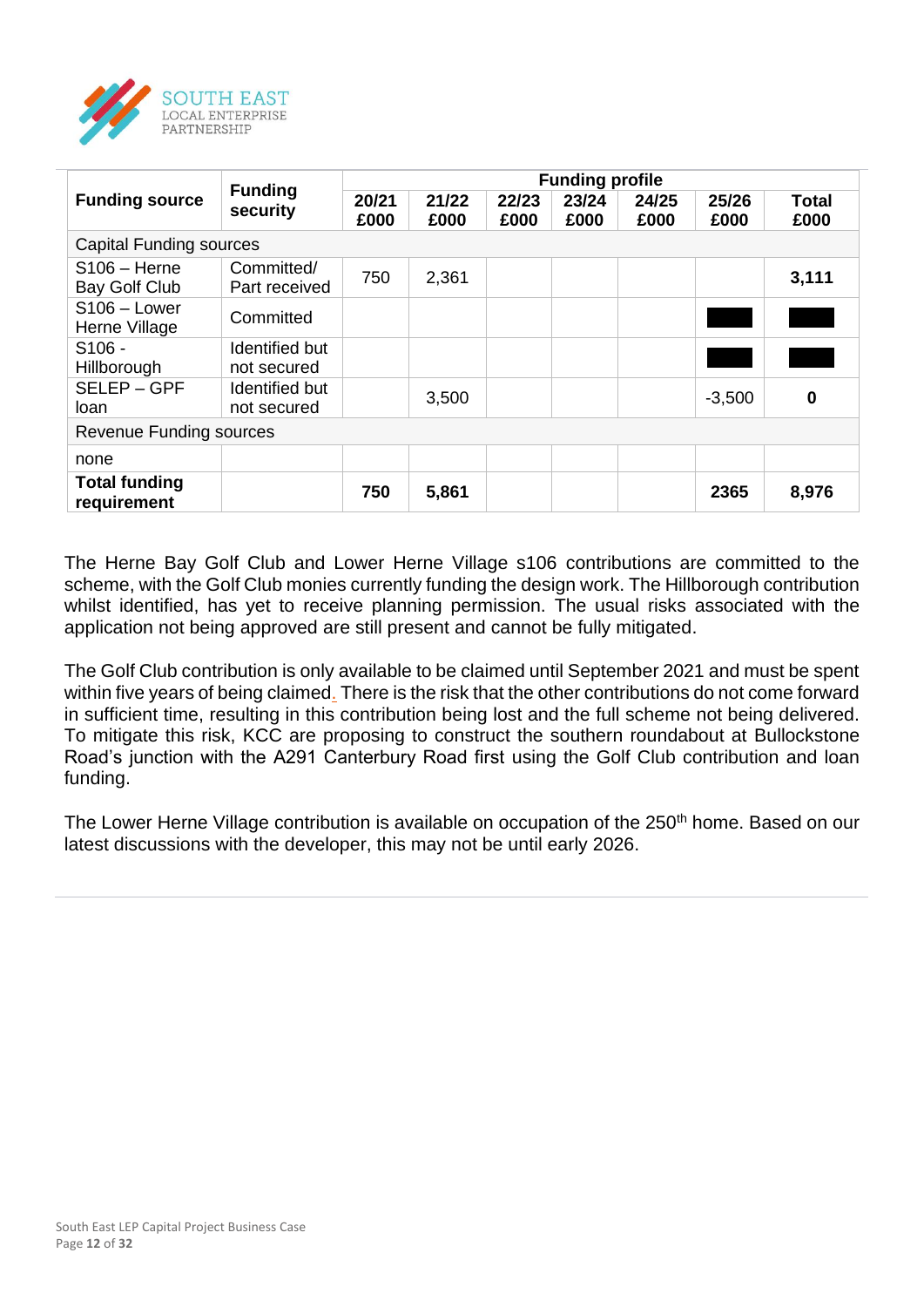

#### GPF flexibility

*[Please comment on the level of flexibility to reduce the total amount of GPF sought and/or flexibility to amend the GPF spend profile; maximum 0.5 pages]*

There is possibility of some flexibility with the timing of the funding, but no flexibility in the amount.

Ideally the GPF loan would be available from spring/summer 2021 to enable KCC to procure a contractor to construct the full scheme, starting in spring/summer 2021. If necessary, it may be possible for this to be pushed back, but there is significant local pressure for the scheme to be constructed as soon as possible and it is not likely to be viewed favourably for the construction to be delayed too long.

It is currently proposed to start construction on site in spring 2021 following from the detailed design and revised planning permission being received. The spring start allows the construction team to make the best use of the better summer weather for carrying out earthworks tasks.

There is potential for flexibility in the funding provision as part of the funding could be brought forward to fund early utility diversion before the main construction work commences. There is also potential that the start of construction could be delayed to suit the GPF programme.

#### Cost breakdown:

*[For the stages of development where GPF funding is sought please provide a breakdown of the associated costs, including any overheads, contingency, quantified risk allowances etc., as per the table below. Add a row for each cost]*

|                             | Expenditure profile |               |               |               |               |               |              |  |
|-----------------------------|---------------------|---------------|---------------|---------------|---------------|---------------|--------------|--|
| Cost type                   | 20/21<br>£000       | 21/22<br>£000 | 22/23<br>£000 | 23/24<br>£000 | 24/25<br>£000 | 25/26<br>£000 | <b>Total</b> |  |
| Construction                |                     | 2,141.81      | 1,326.37      | 2,331.61      |               |               | 5,799.79     |  |
| <b>Utilities</b>            |                     | 711.12        | 285.23        | 423.14        |               |               | 1,419.49     |  |
| Post construction cost      |                     |               |               | 80.40         | 120.00        | 87.60         | 288.00       |  |
| <b>Risk and Contingency</b> |                     | 686.33        | 174.79        | 10.77         | 16.56         | 12.42         | 900,87       |  |
| Inflation                   |                     | 142.65        | 120.87        | 304.28        |               |               | 567.79       |  |
| <b>Total cost</b>           |                     | 3,681.91      | 1,907.26      | 3,150.20      | 136.56        | 100.02        | 8,975.95     |  |

The GPF is sought to part fund the construction (including utility diversions).

*\* Costs associated with monitoring and evaluation represent revenue spend and must therefore be funded locally.*

Cost estimate based on 2020 prices. Inflation assumed at a rate of 2.5% per annum.

The quantum of risk and contingency has been developed at 12% of the construction cost of the scheme which was considered appropriate given the level of design and detailing that has been carried out.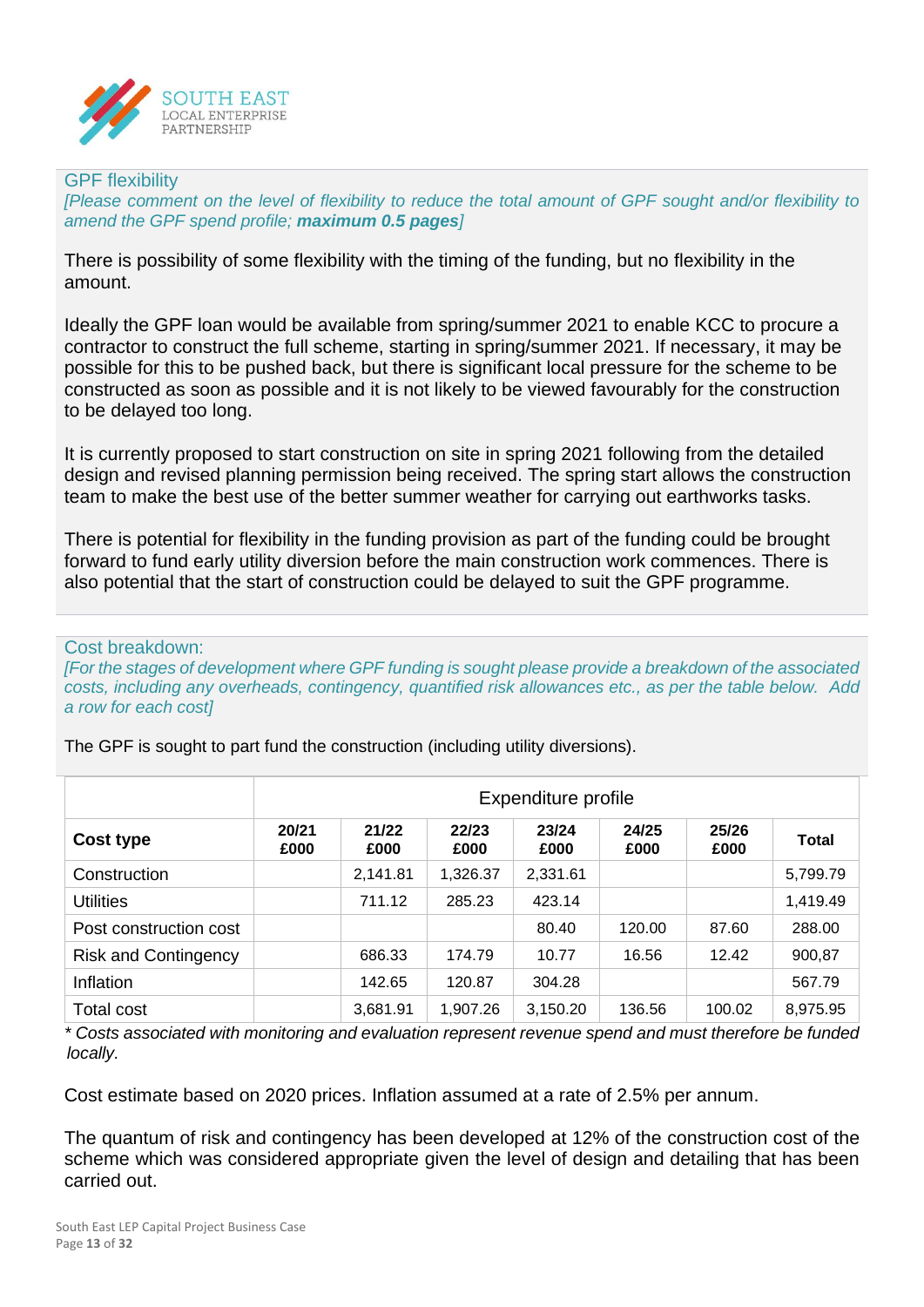

## **5. Deliverability**

#### Planning, Approvals and Specialist Studies:

*[Please provide evidence regarding the planning status of the project by stage, if applicable, and whether any other approvals or specialist studies such as an Environmental Impact Assessment are required. Schemes should be ready for delivery. Please include references to planning decisions and reports if available and describe the timescales associated with securing any additional approvals required; maximum 0.5 pages]*

The scheme is considered to have a low risk in terms of deliverability. It is a straightforward road widening scheme and other than a few utility diversions there are no significant other risks to delivery.

The Herne Relief Road scheme has obtained planning permission (CA/16/01764), however an update to this planning permission is planned for early 2020 following recent design changes as a result of a public consultation exercise.

The scheme has been through thorough design which has included detailed environmental work such as an ecological mitigation strategy. Specialist geotechnical investigations have also been undertaken to allow early design work on earthworks and the carriageway to be carried out.

Early engagement has been held with utility providers to understand the required works and implications of the desired diversions and also with drainage specialists to comprehend the outfalls relating to the scheme site. These initial discussions will continue and will become more pertinent during the detailed design stage of the scheme.

It is expected that the detailed design will commence in March 2020. Procurement of the construction work is planned for autumn 2020 aiming for a spring 2021 start on site.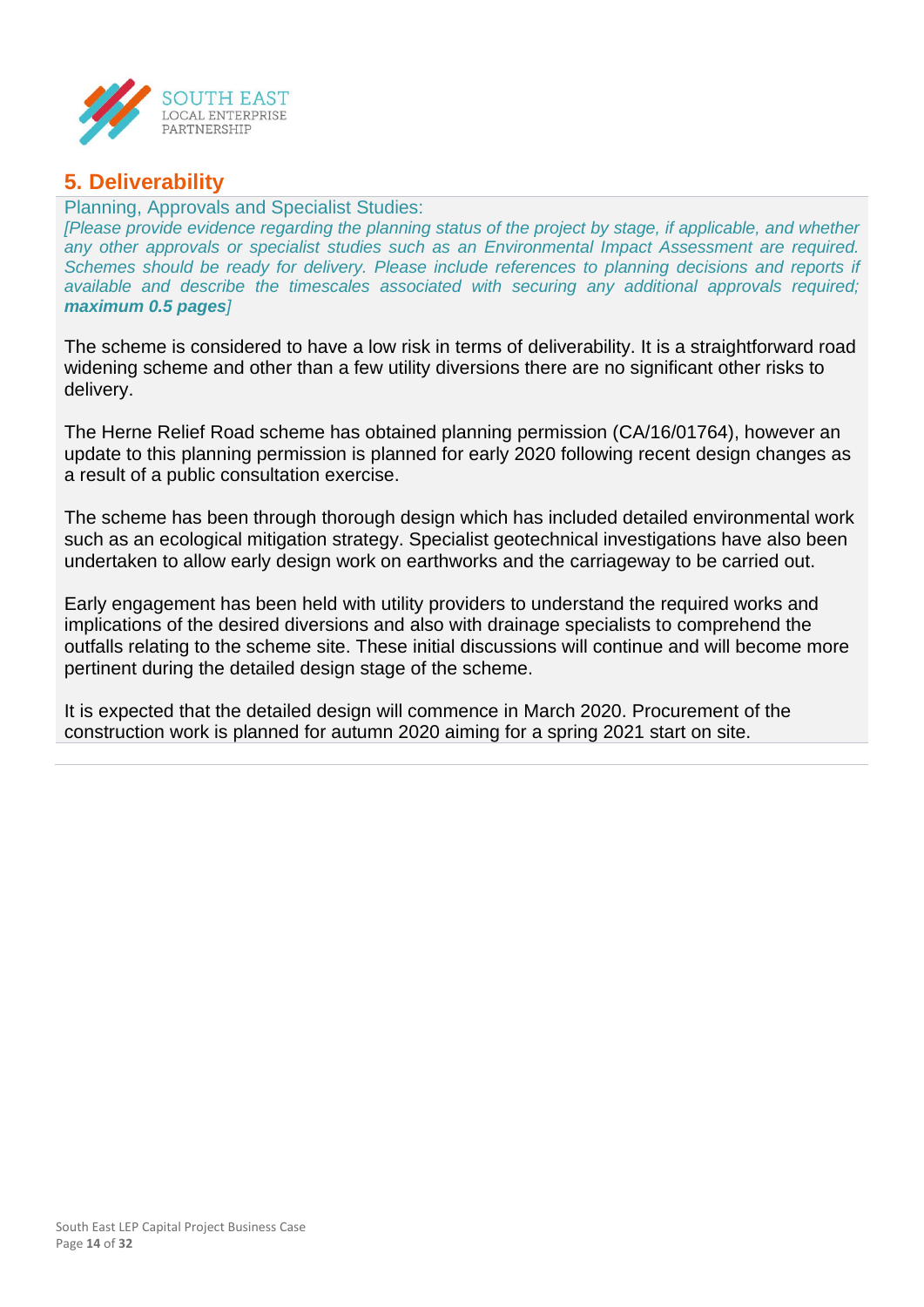

#### Procurement:

*[Please comment on the proposed procurement route and how opportunities to maximise social value through supporting SME's and local supply chains has been considered; maximum 0.5 pages]*

The Major Capital Programme Team has a successful track record in the development and delivery of complex and varied major infrastructure projects on both time and budget, and that deliver the scheme objectives. The team are a 'knowledgeable client' in the development and delivery of schemes. Recent examples of completed schemes include Maidstone Bridges Gyratory, M20 Junction 4 bridge widening and East Kent Access Phase 2.

KCC works closely with the construction industry (via the Civil Engineering Contractors Association) and individual contractors. Contractors are proactive in resolving issues in partnership with KCC to the mutual benefit of all parties and the projects.

This project will be procured through full OJEU competitive tender (or equivalent post Brexit UK Find a Tender Service), which is required for schemes with an estimated value over £4,733,252. KCC regularly use this method for the Major Capital programme schemes.

KCC will choose to opt for an 'open' tender, where anyone may submit a tender, or a 'restricted' tender, where a pre-qualification is used to whittle down the open market to a pre-determined number of tenderers. This process takes approximately one month and the first part is a 47 day minimum period for KCC to public a contract notice on the OJEU website.

The minimum tender period is 6 weeks but could be longer if considered necessary. Once the tenders are received they must be assessed and a preferred supplier identified. There is a mandatory 10 day 'standstill' period, during which unsuccessful tenderers may challenge the intention to award to the preferred contactor.

Through the tender process KCC have the opportunity to maximise social value. KCC will include social value as a requirement during procurement via a quality element in the tender where the contractor can bring their own ideas and innovations to providing social value. This includes requirements such as making use of the local supply chain and providing apprenticeships to develop the local labour force.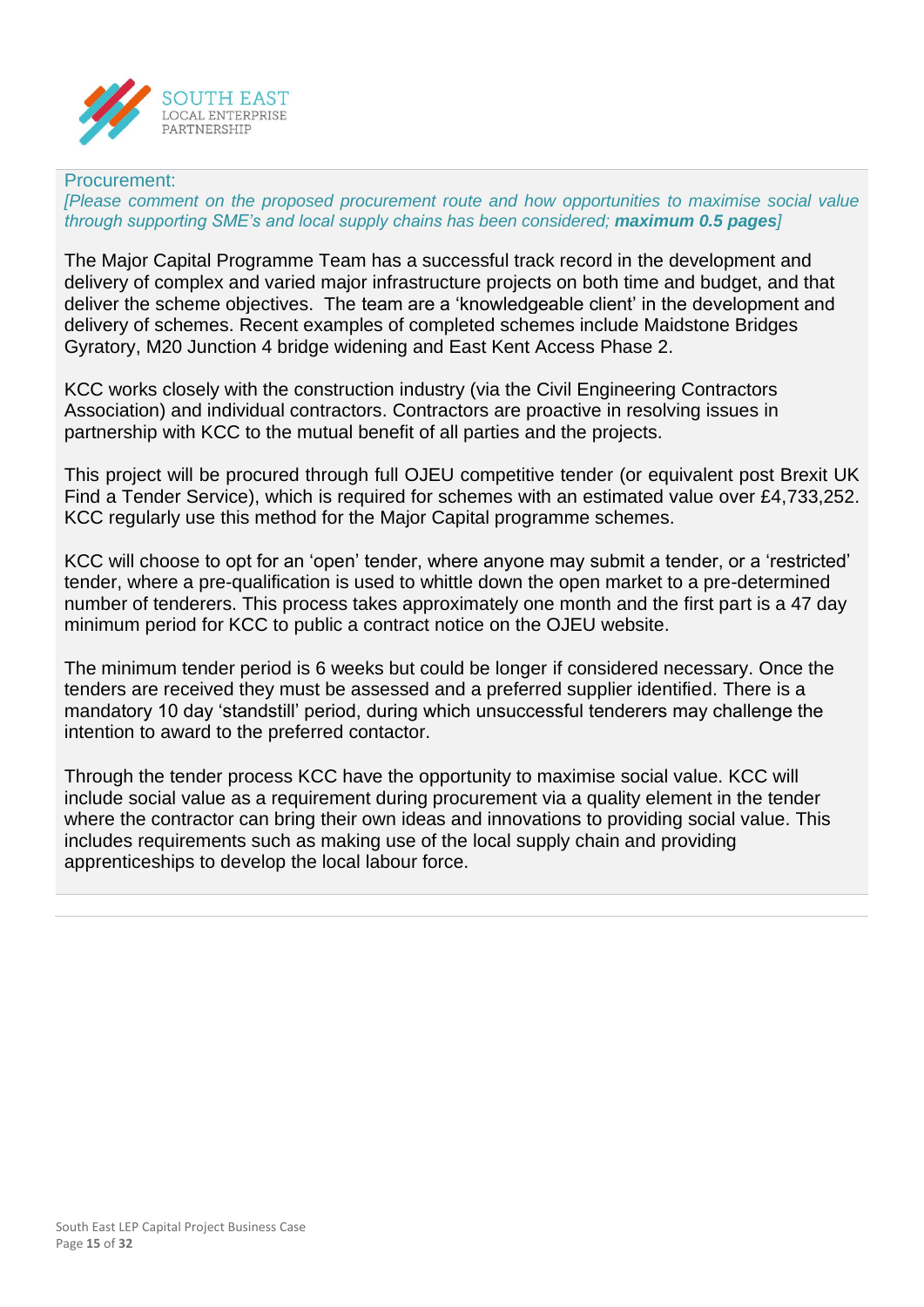

#### Property Ownership and Legal Requirements*:*

*[Please provide evidence of land/property ownership, including the steps being taken and the timescales if land/property is required, and specify any legal requirements that might delay the programme of implementation/development; maximum 0.5 pages]*

It is not considered that there are any requirements that might delay the programme; all land will be secured prior to starting construction.

Equality:

*[Please state whether an Equality Impact Assessment has been completed for the overall project and state the main outcomes of this assessment. Please include the Equality Impact Assessment as an Appendix to this document. If an Equality Impact Assessment has not yet been completed, then please state the expected timescale for completion and how the outcomes of this assessment will be considered during the project's development; maximum 0.5 pages]*

An Equality Impact Assessment has been completed and was most recently updated in April 2019. A copy is attached in Appendix B.

The assessment established that there would be some low level impacts during construction, but in the long term, the scheme would provide more positive impacts through the provision of the better pedestrian connectivity.

#### Project milestones:

*[Please complete the table below to show the key project milestones. This should include the expected project completion date]*

| Project milestone               | <b>Description</b>                                                                                                                             | Indicative date |
|---------------------------------|------------------------------------------------------------------------------------------------------------------------------------------------|-----------------|
| Revised planning<br>application | A revised planning application will be<br>submitted following changes to the<br>feasibility design as a result of the<br>consultation process. | February 2020   |
| Procurement                     | Competitive tender                                                                                                                             | November 2020   |
| Consultation                    | Further information to be provided to<br>the public on timeline and construction<br>process                                                    | Autumn 2020     |
| <b>Construction start</b>       | Project to start on site                                                                                                                       | Spring 2021     |
| Project completion              | Completion of the construction work.<br>There will be ongoing work with Land<br>Compensation Act claims.                                       | Spring 2022     |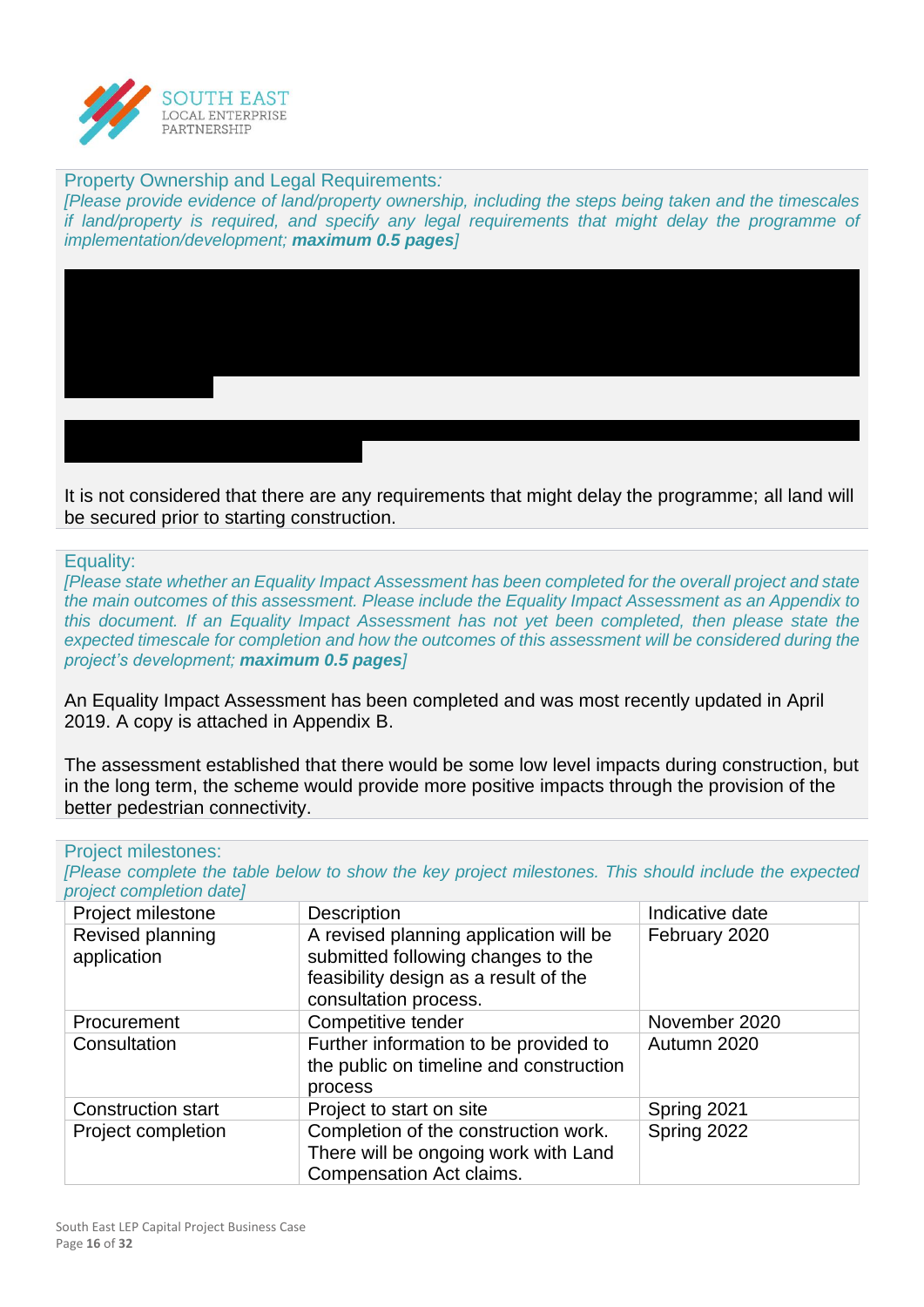

## **6. Expected benefits**

#### Overall Project Impacts:

*[Please specify the expected impacts of the overall project in terms of 'direct' outcomes (jobs, homes and other outcomes arising from the project) and 'indirect' outcomes.* 

*Outcomes should be presented in 'gross' terms and 'net' terms after making adjustments for additionality factors<sup>1</sup> (e.g. deadweight, displacement, leakage, substitution), as per the table below. Particular focus should be given to the assessment of deadweight. For example, deadweight will rarely be 'zero' as GPF allocation typically accelerates delivery or enables higher volumes of development/outcomes, rather than enabling development/outcomes in their entirety. The table should demonstrate the direct impact of the project in terms of creating new jobs and/or homes through enabling specific named developments (which have been identified as part of local development policies, plans or investment strategies). Add additional lines as required]*

The direct outputs of the project are set out in the table below. These represent both gross and net outputs as the additionality is considered to not be applicable to this scheme for the reasons set out below. As previously stated, the key benefit of the Growing Places loan funding for this scheme is in timing which will allow the early delivery of the scheme and accelerate the delivery of outputs and outcomes.

Without the GPF loan, the delays in receiving the remaining funding will put significant financial pressure on the budget due to inflation and the additional costs that arise as a result of phasing the construction approach including demobilisation and remobilisation costs.

Leakage - The estimated level of leakage for this scheme is low with the majority of benefit from the infrastructure and housing confined to residents of Canterbury and Thanet. The exception may be tourist traffic that may use the route to travel to the coastal towns of Whitstable and Herne Bay. It is unlikely that a large proportion of benefit will be realised by those living outside the SELEP area.

Displacement - The level of displacement of this scheme is estimated to be low as it is unlikely that there will be reduced levels of building elsewhere in Canterbury and Thanet as a result. There may be a slight impact on demand in adjoining areas (for example developments to the south around Sturry) if the developments come forward at a faster pace. However all sites are included in Canterbury's local Poland and form part of the agreed 5 year land supply.

South East LEP Capital Project Business Case Page **17** of **32**  $<sup>1</sup>$  Additionality is the extent to which something happens as a result of an intervention that would not have occurred in</sup> the absence of the intervention (se[e Homes and Communities Agency, Additionality Guidance, 2014\)](https://assets.publishing.service.gov.uk/government/uploads/system/uploads/attachment_data/file/378177/additionality_guide_2014_full.pdf)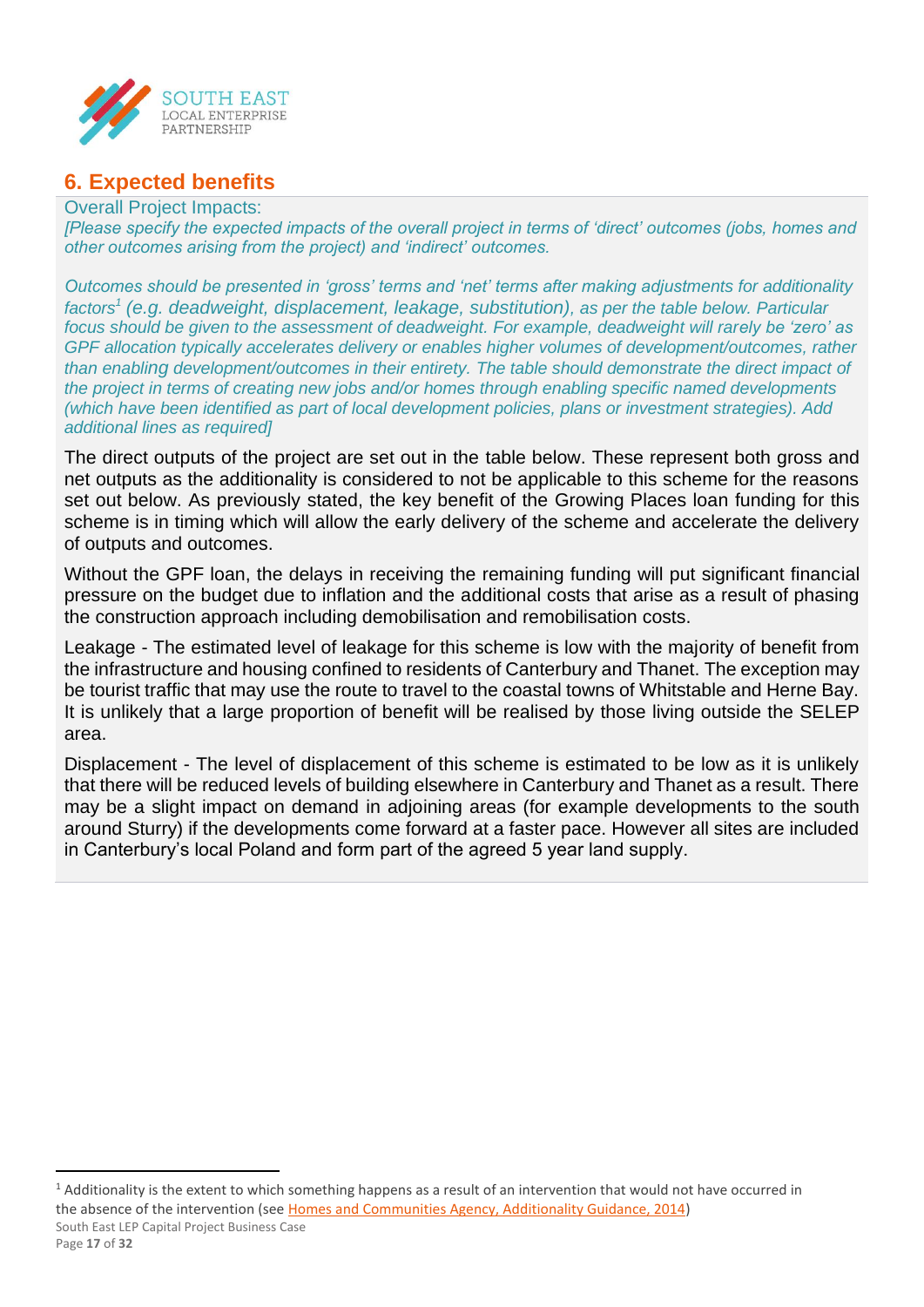

|                                                                                                                                                                                                                                                      | <b>Outcomes</b>                                     | 2021/22                  | 2022/23 | 2023/24 | 2024/25 | 2025/26 | 2026/27<br>onwards                                 | <b>Total</b>                             |
|------------------------------------------------------------------------------------------------------------------------------------------------------------------------------------------------------------------------------------------------------|-----------------------------------------------------|--------------------------|---------|---------|---------|---------|----------------------------------------------------|------------------------------------------|
| <b>Direct</b><br>outcomes<br>(gross terms)<br><b>Direct</b><br>outcomes (net<br>terms, after<br>considering<br>additionality)<br>Indirect<br>outcomes<br>(gross terms)<br>Indirect<br>outcomes (net<br>terms, after<br>considering<br>additionality) | Jobs created                                        |                          |         |         |         |         |                                                    |                                          |
|                                                                                                                                                                                                                                                      | Homes built                                         |                          |         |         |         |         |                                                    |                                          |
|                                                                                                                                                                                                                                                      | Commercial<br>floorspace<br>delivered               |                          |         |         |         |         |                                                    |                                          |
|                                                                                                                                                                                                                                                      | Additional<br>learners                              |                          |         |         |         |         |                                                    |                                          |
|                                                                                                                                                                                                                                                      | Jobs created                                        |                          |         |         |         |         |                                                    |                                          |
|                                                                                                                                                                                                                                                      | Homes built                                         |                          |         |         |         |         |                                                    |                                          |
|                                                                                                                                                                                                                                                      | Commercial<br>floorspace<br>delivered<br>Additional |                          |         |         |         |         |                                                    |                                          |
|                                                                                                                                                                                                                                                      | learners                                            |                          |         |         |         |         |                                                    |                                          |
|                                                                                                                                                                                                                                                      | Jobs created                                        | 94                       | 129     | 122     | 96      | 103     | 1,879                                              | 2,423                                    |
|                                                                                                                                                                                                                                                      | <b>Total Homes</b><br>built                         | 250 in<br>prior<br>years | 180     | 322     | 220     | 220     | 1,080                                              | 2,452                                    |
|                                                                                                                                                                                                                                                      |                                                     | 180                      |         |         |         |         |                                                    |                                          |
|                                                                                                                                                                                                                                                      | Affordable<br>Home Built                            | 80 in<br>prior<br>years  | 53      | 73      | 43      | 42      | 200                                                | 544                                      |
|                                                                                                                                                                                                                                                      |                                                     | 53                       |         |         |         |         |                                                    |                                          |
|                                                                                                                                                                                                                                                      | Commercial<br>floorspace<br>delivered               |                          | 1,508   | 1,700   | 1,700   | 1,700   | 33,000                                             | 39,608m <sup>2</sup>                     |
|                                                                                                                                                                                                                                                      | Retail<br>floorspace<br>delivered                   |                          | 450     | 450     |         |         | 800                                                | 1,700m <sup>2</sup>                      |
|                                                                                                                                                                                                                                                      | Community<br>floorspace<br>delivered                | 3380                     | 900     | 300     | 300     | 550     | 4500                                               | 9,930m <sup>2</sup>                      |
|                                                                                                                                                                                                                                                      | Education<br>facility<br>delivered                  |                          |         |         |         |         | $1 \times 2$<br>form<br>entry<br>primary<br>school | 1 x 2 form<br>entry<br>primary<br>school |
|                                                                                                                                                                                                                                                      | Additional<br>learners                              |                          |         |         |         |         |                                                    |                                          |
|                                                                                                                                                                                                                                                      | Jobs created                                        |                          |         |         |         |         |                                                    |                                          |
|                                                                                                                                                                                                                                                      | Homes built                                         |                          |         |         |         |         |                                                    |                                          |
|                                                                                                                                                                                                                                                      | Commercial<br>floorspace<br>delivered               |                          |         |         |         |         |                                                    |                                          |
|                                                                                                                                                                                                                                                      | Additional<br>learners                              |                          |         |         |         |         |                                                    |                                          |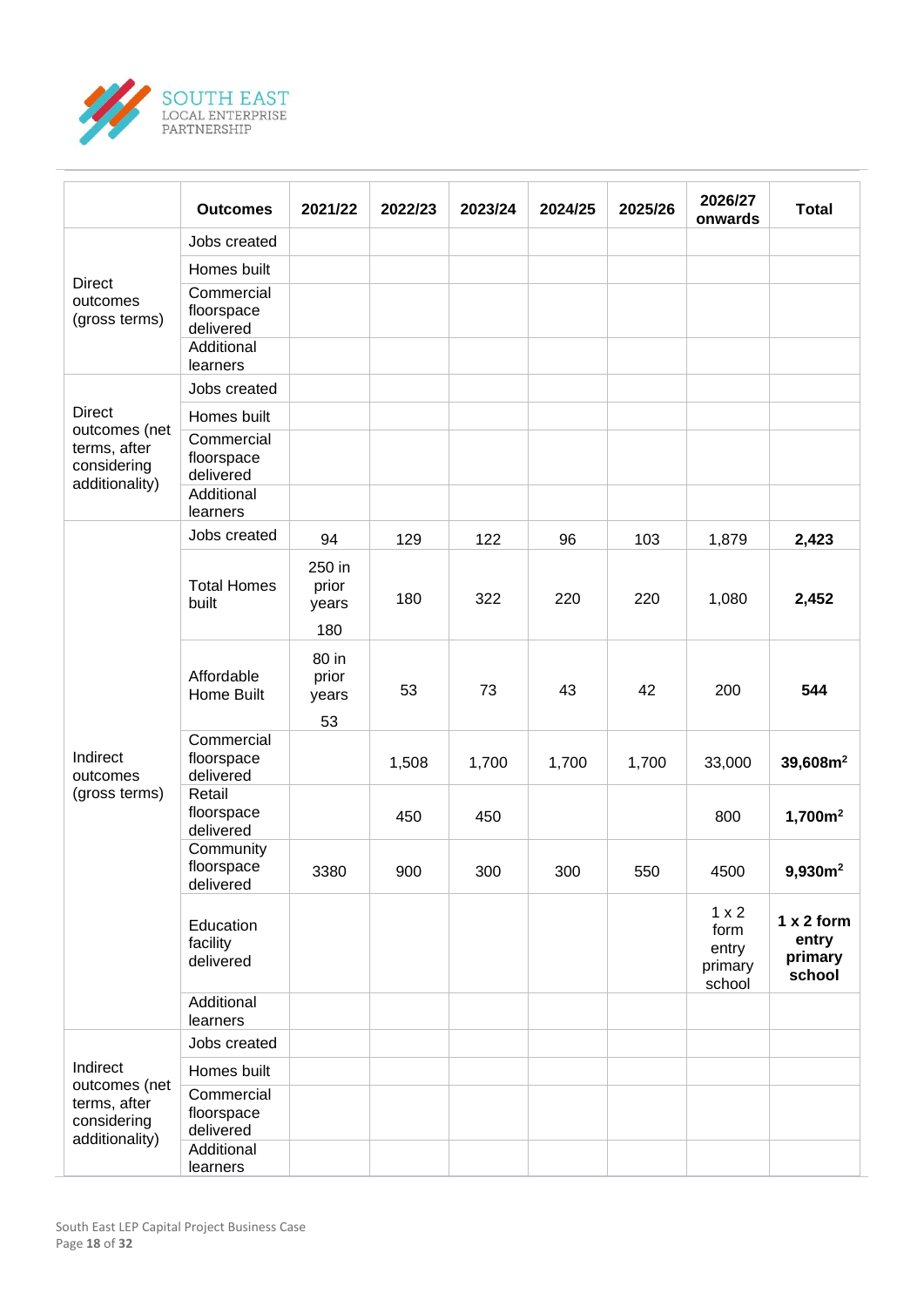

#### Calculation of Project Impacts:

*[Please provide the basis for the calculation of the project impacts stated above, making reference to specific named developments (which have been identified as part of local development policies, plans or investment strategies) which are enabled by the project.* 

In addition, specify if the realisation of benefits is contingent on further investment not vet secured; *maximum 1 page]*

The figures given per year in the table above are based on current knowledge of the progress and programme of the development and the anticipated build rates.

Herne Bay Golf Club – planning granted for 572 homes including 172 affordable homes, 3208m<sup>2</sup> of commercial space, 900  $m^2$  of retail space and 4280 $m^2$  of community space (health centre and care home). Site also includes a sports hub including pavilions, football, hockey and cricket pitches and tennis courts.

**Lower Herne Village** – Planning granted for up to 800 Homes including 240 affordable homes, 3,400m<sup>2</sup> commercial space, 600m<sup>2</sup> community space

**Hillborough** – Current planning applications for 1080 homes including 162 affordable homes, 33,000m<sup>2</sup> of commercial space, 800m<sup>2</sup> of retail space, 5,050m<sup>2</sup> of community space including a 4,500 m<sup>2</sup> care home and a 2-form entry primary school.

The figures for jobs created are based on each use class allocation.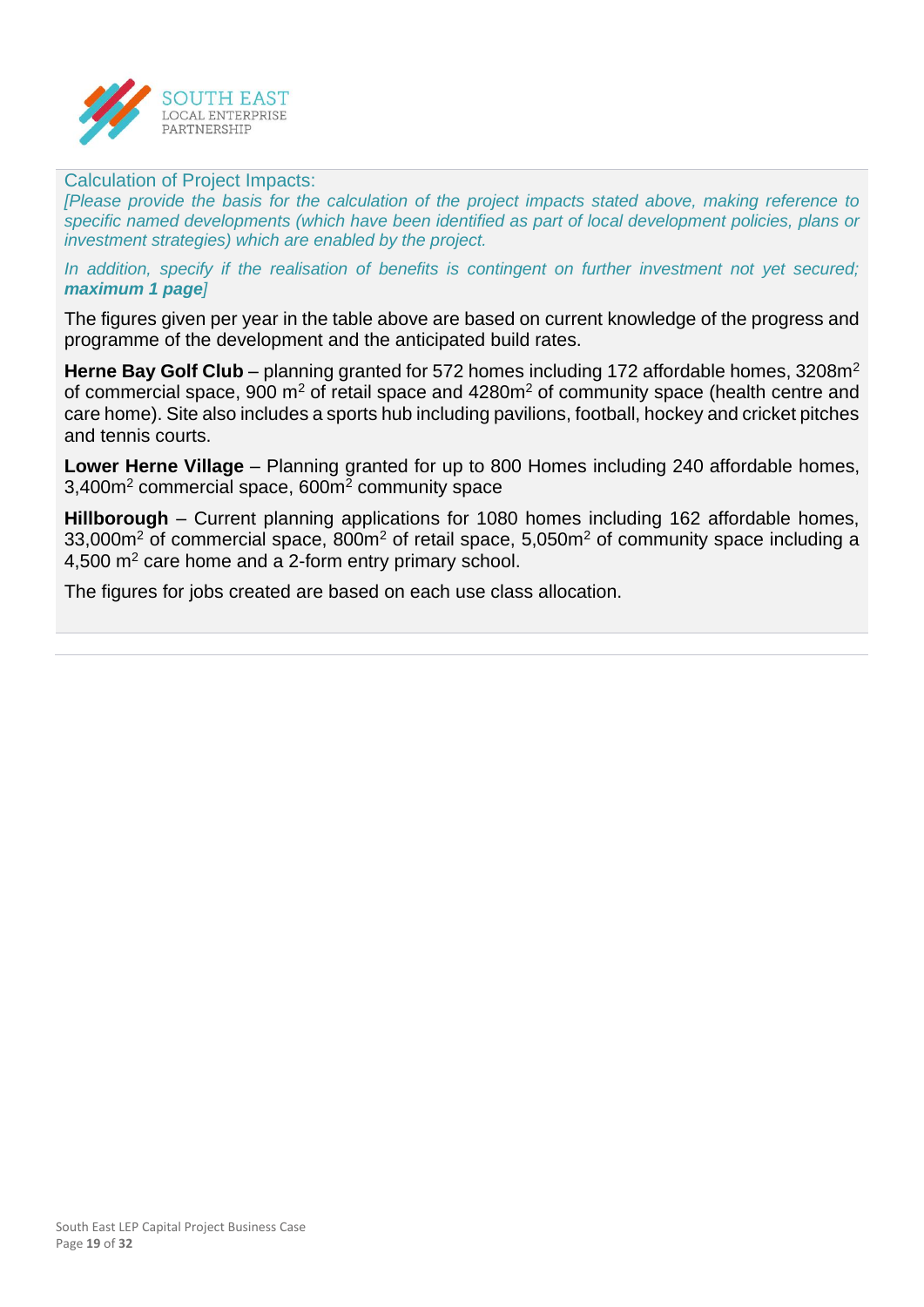

#### The Role of GPF in Benefit Realisation:

*[Provide evidence that without GPF support the project would not proceed, would proceed at a slower rate or would have fewer impacts and benefits than estimated; maximum 0.5 pages]*

With GPF the project can be completed by 2022/23. The GPF loan brings forward the ability for BRIS to be constructed in a single phase rather than spread over a significant period of time and in multiple phases.

Given the narrow nature of Bullockstone Road, it will not be possible to carry out the improvement work without closing the road, thereby causing high levels of disruption and increasing traffic through the centre of Herne as vehicles divert to the nearest alternative route. The construction of the road scheme in multiple phases will result in numerous road closures adversely affecting Herne over a prolonged period of time. Therefore, the GPF loan allows for traffic to be diverted earlier and housing developments can continue to be delivered with the alternative route in place.

#### Without GPF Funding

| Scheme preparation costs<br>covered by £750,000<br>claim from Herne Bay Golf<br>Club s106 |                       | Remaining<br>Herne Bay Golf<br>Club funds to<br>fund phase 1 |       |       |       | Lower Herne Village<br>and Hillborough<br>contributions to fund<br>Phases 2 and 3 |                           | Scheme<br>fully<br>open       |
|-------------------------------------------------------------------------------------------|-----------------------|--------------------------------------------------------------|-------|-------|-------|-----------------------------------------------------------------------------------|---------------------------|-------------------------------|
| 19/20                                                                                     | 20/21                 | 21/22                                                        | 22/23 | 23/24 | 24/25 | 25/26                                                                             | 26/27                     | 27/28                         |
| Scheme<br>Preparation                                                                     | Scheme<br>Preparation | Phase 1<br>Construction                                      |       |       |       |                                                                                   | <b>Construction Costs</b> | Phase 2 & 3 Post Construction |

#### With GPF Funding

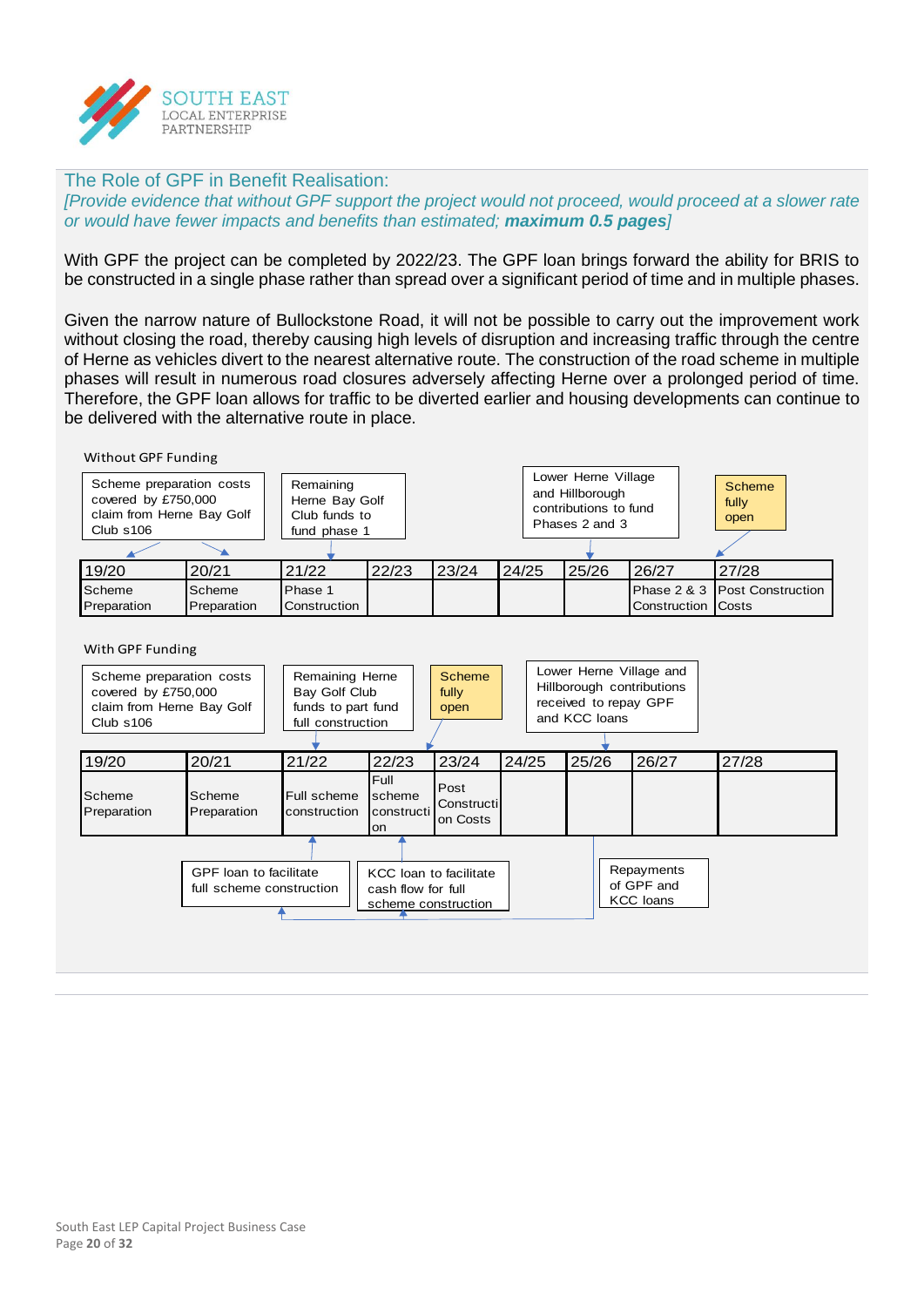

#### Value for Money (VfM) assessment:

*[The VfM category should be presented as a summary of the project benefits in relation to project costs. Where the overall project has already had a VfM assessment undertaken the scheme promoter should include this and provide evidence on the potential for GPF to support or, if applicable, enhance the VfM of the overall project. Where no previous VfM assessment has been undertaken, promoters should follow the relevant appraisal guidance [\(DCLG Appraisal Guidance](https://assets.publishing.service.gov.uk/government/uploads/system/uploads/attachment_data/file/576427/161129_Appraisal_Guidance.pdf) – page 28 or the [DfT Value for Money Framework\)](https://assets.publishing.service.gov.uk/government/uploads/system/uploads/attachment_data/file/630704/value-for-money-framework.pdf)*  and define both the overall VfM and the GPF contribution. This should be proportionate to the size of the *overall project and the GPF ask.*

*Consideration should also be given to the Steer note on the calculation of costs for loan-based funds. As this is a capital loan, rather than a grant, the public cost to be included in the VfM calculations should be based on the value of interest foregone. This is explained in the guidance note and a spreadsheet has been provided to help calculate the public cost to be used in the VfM assessment; maximum 1 page.* 

#### *Please note the following:*

- *for projects requesting funding of £2m or more, a quantified Value for Money assessment is required in accordance with the [SELEP Assurance Framework;](file:///Y:/Local%20Enterprise%20Partnership/Governance/Policies/Assurance%20Framework/Assurance%20Framework%202019/Assurance%20Framework%202019%20FINAL.pdf)*
- *the VfM should be based on the overall assessment of both monetised and non-monetised impacts]*

At the time of completing and submitting this document, a traffic model and corresponding TUBA results were not available to carry out the VfM assessment.

To support this current submission a high-level economic assessment has been undertaken using Department for Transport (DfT) appraisal tools, including COBA-LT and the Active Mode Appraisal toolkit, LinSig and Arcady software. The economic assessment is summarised in a supplementary note provided within Appendix H. The benefits covered by this assessment are health, journey quality, congestion, safety and infrastructure. Journey time benefits and accident savings have been estimated for a 60-year period. Active mode benefits have been estimated for a 20-year period. It is considered that a more robust appraisal of the scheme that also includes elements not currently covered such as environmental improvements, would yield further benefits and value for money.

The scheme is effectively fully funded by a combination of private developer contributions, with the GPF loan providing a bridge between construction and the receipt of contributions. For the purposes of a value for money assessment the cost to the public sector budget for this scheme is the interest foregone for the GPF loan requested. Based on the GPF Cost of Capital Worksheet the cost for £3.5m capital drawn down is £0.87m (2020 price base), assuming a risk adjusted discount rate of 5% and PWLB Interest Rate of less than 2%.

The estimated present value of costs (PVC) is £0.58m in 2010 prices. The costs are discounted to 2010, market prices. The present value of benefits (PVB) is £8.18m. The benefit to cost ratio of **14.22** indicated a high value for money.

The Steer note on the calculation of costs for loan-based funds recommends a sensitivity test based on a risk adjusted discount rate higher than 5%. A sensitivity test based on a discount rate of 10% results in a PVC of £1.15m and a BCR of 7.11.

An additional sensitivity test was carried out based on an increase in scheme costs to reflect 15% optimism bias. In this case the cost to the public sector includes the GPF loan cost (assuming 5% discount rate) and also the additional costs arising from optimism bias, in excess of the original scheme cost, which would be public funded. The PVC for this test is £1.47m and the resulting BCR is 5.56.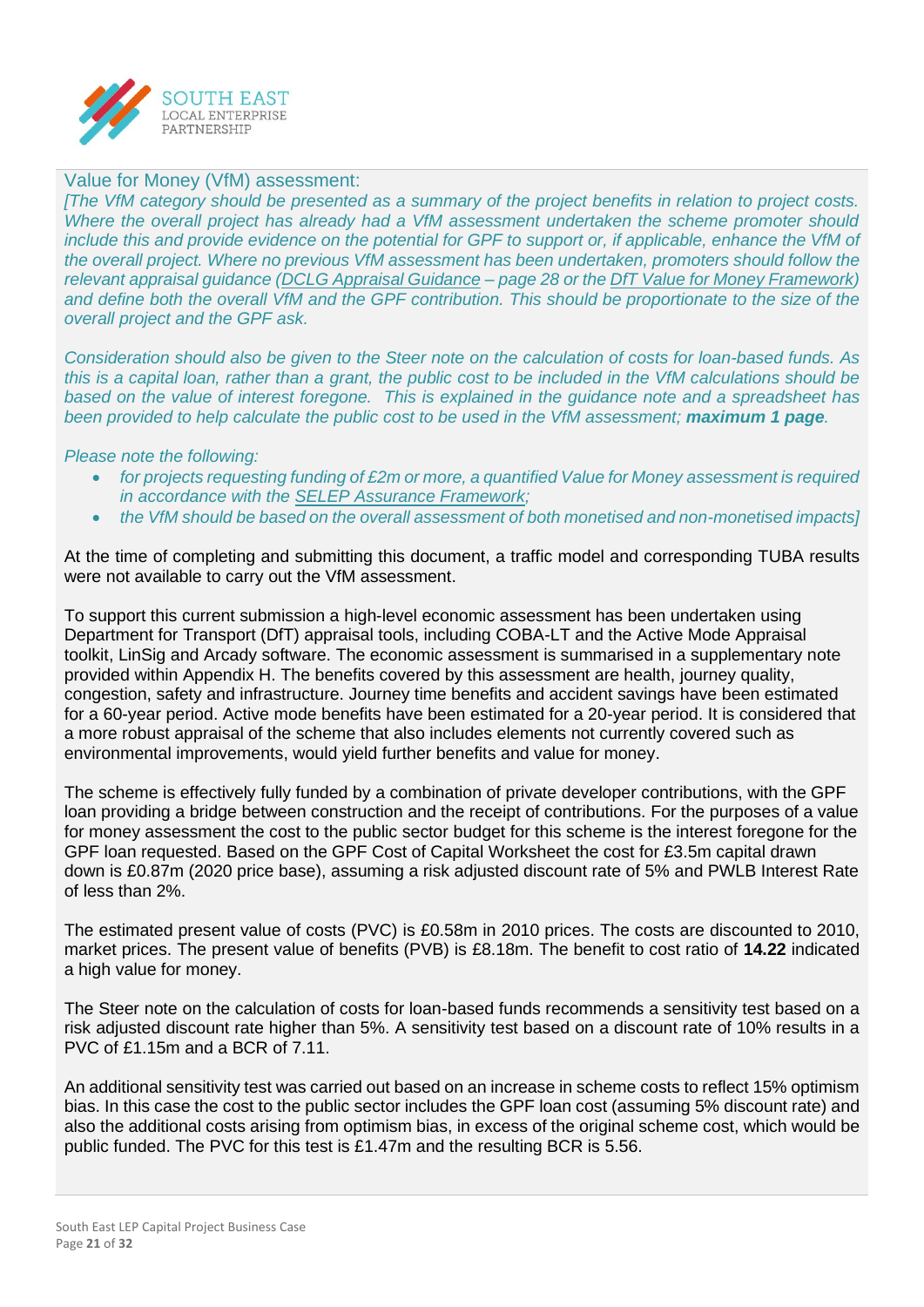

| <b>Price Base</b>                      | <b>GPF at discount</b><br>rate $5%$ | <b>GPF at discount</b><br>rate 10% | <b>GPF at discount</b><br>rate 5% plus 15%<br><b>Optimism Bias</b> |
|----------------------------------------|-------------------------------------|------------------------------------|--------------------------------------------------------------------|
|                                        | $(\text{Em})$                       |                                    |                                                                    |
| 2020                                   | 0.87                                | 1.75                               | 2.22                                                               |
| 2010                                   | 0.58                                | 1.15                               | 1.47                                                               |
|                                        | 2010 (£m)                           | 2010 (£m)                          | 2010 (£m)                                                          |
|                                        |                                     |                                    |                                                                    |
| <b>User Benefit</b>                    | GPF (5%)                            | GPF (10%)                          | GPF (5%) + 15%OB                                                   |
| Journey Time Saving                    | 4.56                                | 4.56                               | 4.56                                                               |
| <b>Active Mode</b>                     | 3.4                                 | 3.4                                | 3.4                                                                |
| <b>Accident Saving</b>                 | 0.21                                | 0.21                               | 0.21                                                               |
| <b>Present Value of Benefits (PVB)</b> | 8.18                                | 8.18                               | 8.18                                                               |
| <b>Present Value of Costs (PVC)</b>    | 0.58                                | 1.15                               | 1.47                                                               |
| <b>Net Present Value (NPV)</b>         | 7.61                                | 7.03                               | 6.71                                                               |
| <b>Benefit to Cost Ratio (BCR)</b>     | 14.22                               | 7.11                               | 5.56                                                               |

## **7. Contribution to the Establishment of a Revolving Fund**

GPF Repayment Mechanism:

*[Please specify how the GPF will be repaid e.g. through developer contributions, and include supporting documentation where appropriate (e.g. draft S106 agreements) as an Appendix to this document; maximum 0.5 pages]*

The GPF will be repaid on receipt of the developer contributions from Lower Herne Village and Hillborough. Further details of the repayment mechanism of the GPF can be found within Appendix C.

Appendix C contains:

- S106 agreement for Herne Bay Golf Club
- Unilateral Undertaking S106 agreement for Lower Herne Village

GPF Repayment Schedule:

*[Please outline the proposed timetable for GPF repayment, committing to repaying the loan before 31st March 2026. The repayment schedule should match that in the Financial Viability section]*

|                                | 2020/21 | 2021/22 | 2022/23 | 2023/24 | 2024/25 | 2025/26   | <b>Total</b> |
|--------------------------------|---------|---------|---------|---------|---------|-----------|--------------|
| <b>GPF Repayment (Capital)</b> |         |         |         |         |         | 3,500,000 | 3,500,000    |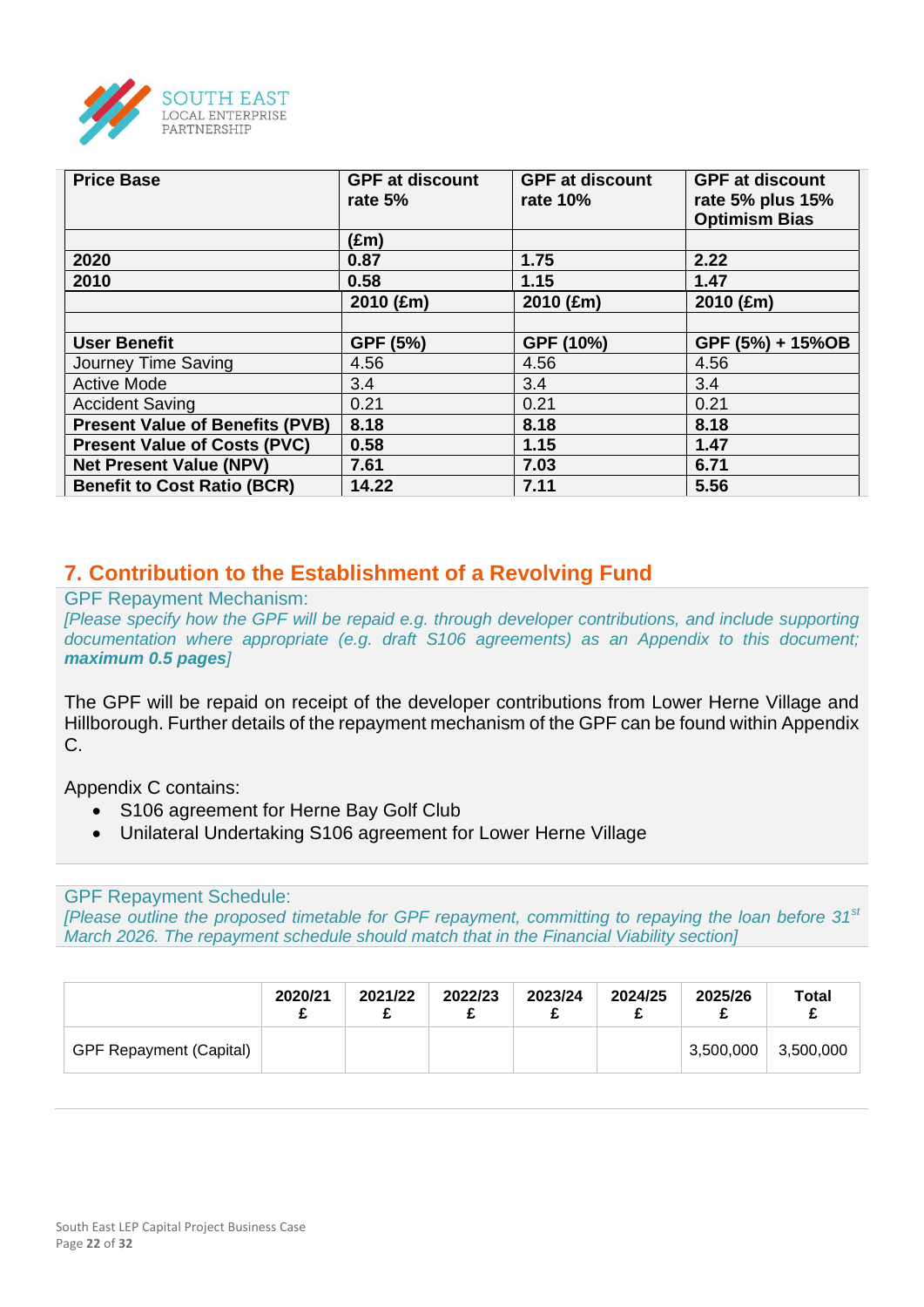

## GPF Repayment Risk:

*[Provide details of any risks which may impact on the repayment of the GPF funding and how these risks can be mitigated.]*

The key risk is the non-payment of the s106 contributions by the Lower Herne Village and Hillborough developments or the payments are received later than the repayment date.

The risks of these will be mitigated through ongoing discussion and progress review. In the period until the loan is required it is anticipated that an understanding of the development progress will be gained allowing educated decisions to be made on the risk of the funding not coming forward.

The two development sites are detailed in the 2017 Local Plan and there will be pressure from Canterbury City Council to ensure that the sites are developed.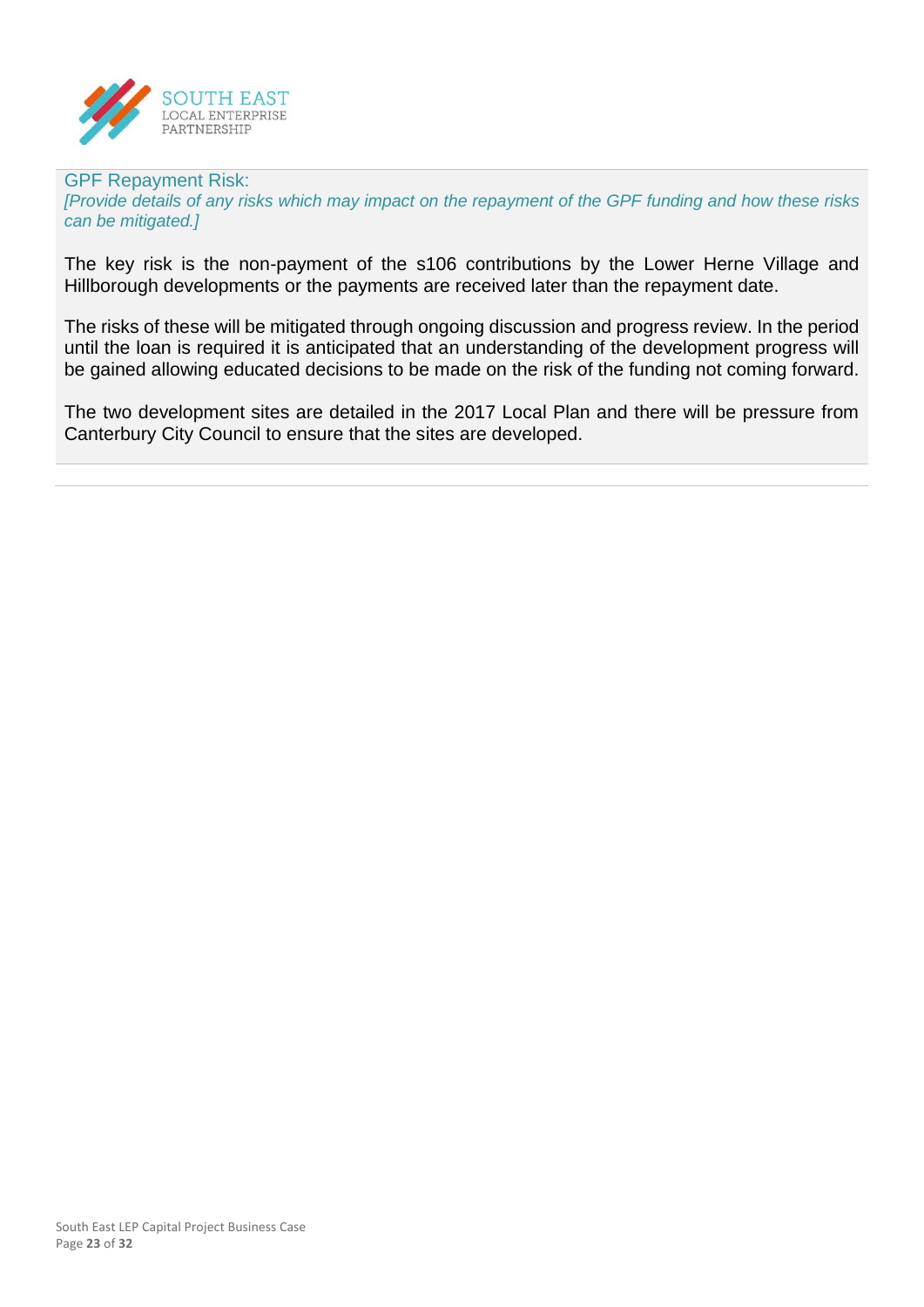

#### Financial Viability:

*[Please provide an initial statement highlighting the underlying assumptions and expected viability of the GPF investment; maximum 0.5 pages. Following this, please include a cashflow that shows both the Drawdown and Repayment schedules for the GPF funding. All costs and revenues need to be sourced and clearly referenced. If the GPF is expected to unlock further funding that will be used, in part, to repay the GPF loan this should be clearly annotated]*

The income and costs shown for the 2020/21 financial year includes values from previous years.

The scheme requires additional funding in 2021/2022 and 2022/23 to allow construction in a single phase.

The project costs are based on a 2020 cost estimate provide by a cost consultant to provide greater cost certainty.

| I<br>ısn ı | O<br>N<br>. . |
|------------|---------------|
|            |               |

|                                                                                           | 2020/21 | 2021/22   | 2022/23      | 2023/24      | 2024/25      | 2025/26   | 2026/27<br>onwards |
|-------------------------------------------------------------------------------------------|---------|-----------|--------------|--------------|--------------|-----------|--------------------|
| Incoming                                                                                  |         |           |              |              |              |           |                    |
| <b>Growing Places</b><br>Fund drawdown                                                    |         | 3,500,000 |              |              |              |           |                    |
| S106 Herne<br>Bay Golf Club                                                               | 750,000 | 2,361,200 |              |              |              |           |                    |
| S106 Lower<br>Herne Village                                                               |         |           |              |              |              |           |                    |
| S106<br>Hillborough                                                                       |         |           |              |              |              |           |                    |
| Outgoing                                                                                  |         |           |              |              |              |           |                    |
| <b>Growing Places</b><br>Fund<br>repayment                                                |         |           |              |              |              | 3,500,000 |                    |
| Design,<br>Procurement<br>and Project<br>Management<br>(inc planning<br>and land)         | 520,300 | 578,300   | 343,600      | 20,100       |              | 6,700     |                    |
| <b>Utilities</b>                                                                          |         | 711,100   | 285,200      | 423,100      |              |           |                    |
| Construction                                                                              |         | 2,141,800 | 1,326,400    | 2,331,600    |              |           |                    |
| Post<br>Construction<br>costs (inc post<br>monitoring and<br><b>LCA Part 1</b><br>claims) |         |           |              |              | 80,000       | 120,000   | 88,000             |
| Net income                                                                                | 229,700 | 2,430,000 | $-1,955,200$ | $-2,774,800$ | $-80,000$    | 2,238,300 | $-88,000$          |
| <b>Cumulative</b><br>total                                                                | 229,700 | 2,659,700 | 704,500      | $-2,070,300$ | $-2,150,100$ | 88,000    | $\mathbf 0$        |
|                                                                                           |         |           |              |              |              |           |                    |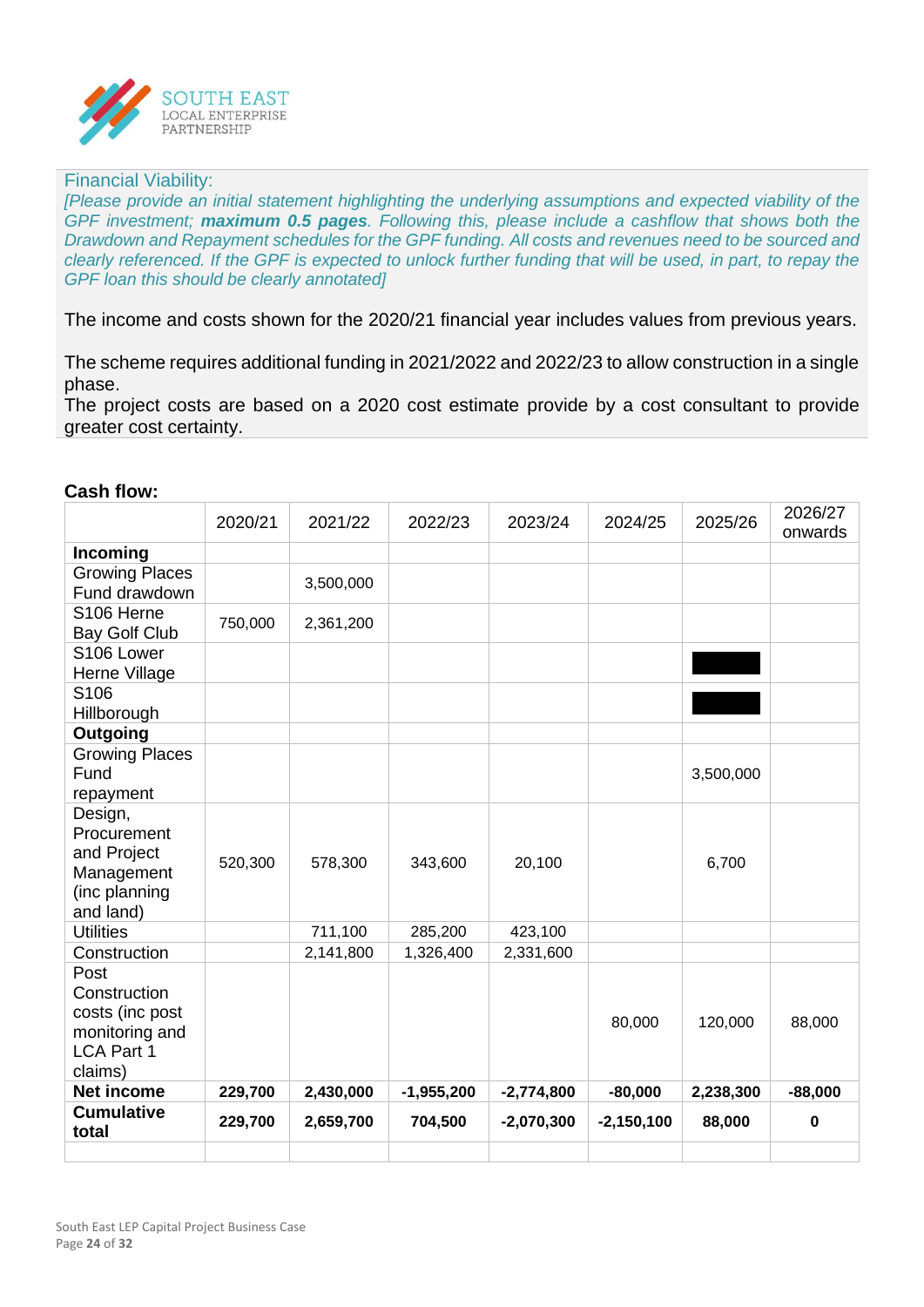

## **8. Risks**

#### Risk Register:

*[Please complete a Risk Register, identifying overall and GPF related project risks, likelihood, impacts and mitigations as per the table in Appendix D. This should include a description of any scheme dependencies,*  risks and delivery constraints which may impact on the delivery of the project or the benefits achieved *through GPF investment in the project. The Risk Register should detail all identified project risks.*

*For the most significant project risks provide supporting commentary which considers the implementation risks associated with the project, such as risks associated with not securing GPF funding and risks to the repayment of the GPF; maximum 0.5 pages]*

An outline cost plan has been produced. A risk and contingency allowance has also been included within the cost plan for specific construction risks in addition to the project risks. The cost plan and risk allowance will be regularly reviewed and updated as the scheme design is developed. It should be noted that KCC have already began engaging with independent cost consultants in order to generate greater cost certainty of the project.

Appendix D shows the current risk register for the Herne Relief Road project. Project risk is managed as an on-going process as part of the scheme governance structure. The risk register will be maintained and updated at Monthly Project Meetings with responsibility for the risk register being held by the KCC PM. Any high residual impact risks are then identified on the highlight report for discussion at the Programme Board meeting. Required mitigation measures are discussed and agreed and actioned by the KCC PM as appropriate.

For the Herne Relief Road scheme, the two most significant risk are:

- Non-payment of the S106 contributions by the Lower Herne Village and Hillborough developments or the payments are received later than the repayment date
- Hillborough site not receiving planning permission or permission is significantly delayed.

The scheme is intrinsically linked to the Lower Herne Village development and most notably the Spine road through the development. Within the S106 Agreement for the current Herne Relief Road (Planning Ref. 16/01764), due to be superseded by the new planning application due for submission October/November 2020. There is a condition that the construction of the relief road scheme must either be in place before the spine road is opened or constructed concurrently.

This was inserted to link the scheme to the wider development aspiration of the emerging Local Plan to secure the public benefits of the scheme and to ensure the timely delivery of the highway works and to ensure that the infrastructure is in place before the occupation of large volumes of housing.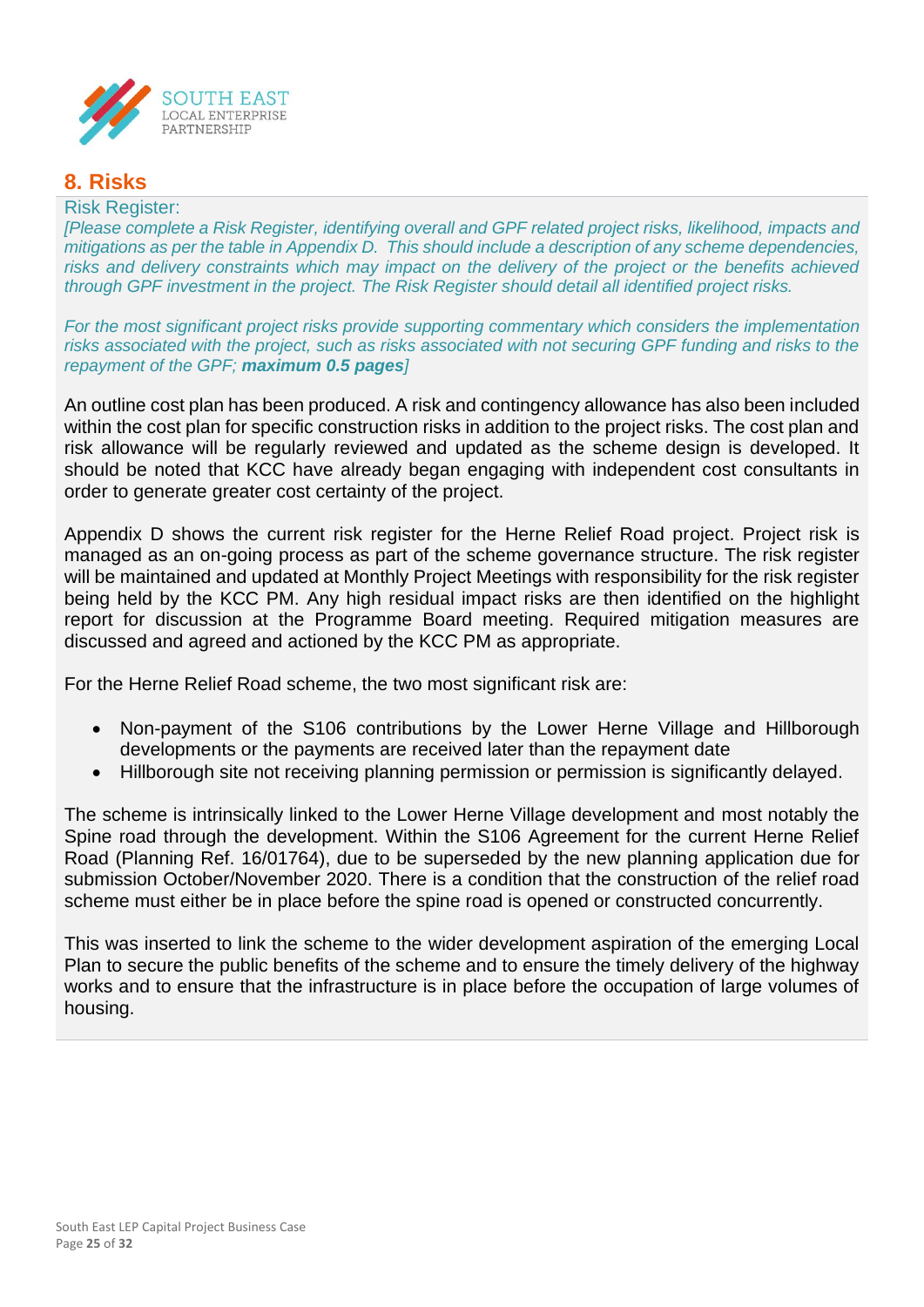

## **9. State aid**

State Aid: *[Please confirm that by supporting this project the GPF will not be contravening State Aid regulations; maximum 0.5 pages]*

The provision by public authorities of 'general' infrastructure, such as the building of roads that are open to the public and which are not to be commercially exploited, has been held by the EU Commission not to constitute State Aid.

In this regard the infrastructure is provided for general use as opposed to a dedicated purpose, benefiting no specific user and not favouring one undertaking in competition with other undertakings, consequently there is no selectivity and the project will not constitute State Aid.

## **10. Monitoring and evaluation**

#### Monitoring and Evaluation:

*[Please provide evidence of how you will monitor and evaluate the effectiveness of the GPF funding. This should include completion of the Monitoring and Evaluation Plan as shown in Appendix E. If GPF funding is sought to unlock a stage of development a monitoring and evaluation schedule should be in place to understand whether the GPF funding has addressed the need and generated the expected benefits.*

*The Monitoring and Evaluation Plan should include all outcomes stated in section 6 and should set out how the delivery of these outcomes will be measured. Updates on benefits realisation will be sought quarterly both during project delivery and post project completion.*

*Note: costs associated with monitoring and evaluation represent revenue spend, and cannot therefore be funded through the GPF allocation; maximum 1 page]*

The GPF funding is required to support the BRIS project, enabling an early completion of the project. The key outcomes, which will be monitored by the Monitoring and Evaluation Plan in Appendix E, will be:

- Early completion of the BRIS:
- The enabling of delivery of development (2450 house, retail, commercial and community space) while minimising detrimental impact on the village of Herne;
- A reduction in traffic movements through Herne and
- Improvement in air quality in Herne.

KCC are committed to monitoring, evaluating and reporting the scheme post-opening. Data surveys undertaken before the scheme will be repeated. In addition, pre-opening data for accidents is available and can also be repeated post-opening.

It is important for a congestion relief scheme to compare traffic flows so that the changes in delay are put into context.

The acceptability will be judged on the predictions supporting the economic case and on delivering the scheme objectives.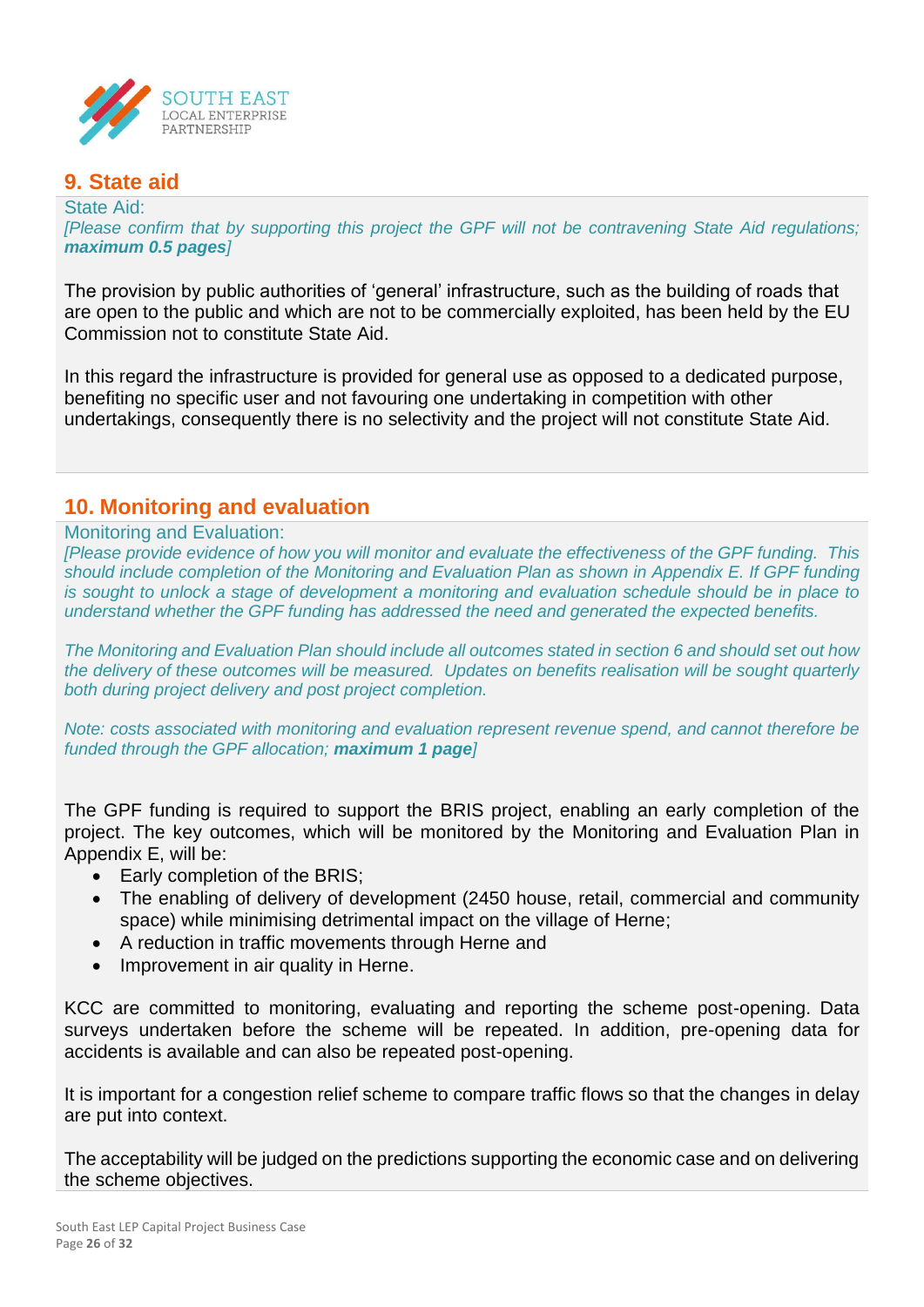

## **11. Declaration (To be completed by applicant)**

| Has any director/partner ever been disqualified from being a company director under the<br>Company Directors Disqualification Act (1986) or ever been the proprietor, partner or director<br>of a business that has been subject to an investigation (completed, current or pending)<br>undertaken under the Companies, Financial Services or Banking Acts? | <del>¥es/</del> No |
|-------------------------------------------------------------------------------------------------------------------------------------------------------------------------------------------------------------------------------------------------------------------------------------------------------------------------------------------------------------|--------------------|
| Has any director/partner ever been bankrupt or subject to an arrangement with creditors or ever<br>been the proprietor, partner or director of a business subject to any formal insolvency procedure<br>such as receivership, liquidation, or administration, or subject to an arrangement with its<br>creditors?                                           | ¥es/No             |
| Has any director/partner ever been the proprietor, partner or director of a business that has<br>been requested to repay a grant under any government scheme?                                                                                                                                                                                               | <del>¥es/</del> No |

*If the answer is "yes" to any of these questions, please give details on a separate sheet of paper of the person(s) and business(es) and details of the circumstances. This does not necessarily affect your chances of being awarded SELEP funding.*

I am content for information supplied here to be stored electronically, shared with the South East Local Enterprise Partnerships Independent Technical Evaluator, Steer, and other public sector bodies who may be involved in considering the Business Case.

I understand that a copy of the main Business Case document will be made available on the South East Local Enterprise Partnership website one month in advance of the funding decision by SELEP Accountability Board. The supporting appendices to the Business Case will not be uploaded onto the website. Redactions to the main Business Case document will only be acceptable where they fall within a category for exemption, as stated in Appendix G.

Where scheme promoters consider information to fall within the categories for exemption (stated in Appendix G) they should provide a separate version of the main Business Case document to SELEP 6 weeks in advance of the SELEP Accountability Board meeting at which the funding decision is being taken, which highlights the proposed Business Case redactions.

I understand that if I give information that is incorrect or incomplete, funding may be withheld or reclaimed and action taken against me. I declare that the information I have given on this form is correct and complete.

I confirm that the risk analysis included in this Business Case identifies all known project risks and I agree to follow public procurement regulations to the extent applicable during the delivery of the project. I declare that the GPF investment does not contravene State Aid regulations.

All spend of Growing Places Fund funding will be compliant with the Loan Agreement.

I understand that any offer may be publicised by means of a press release giving brief details of the project and the loan amount.

| Signature of applicant |                                 |
|------------------------|---------------------------------|
| Print full name        | Lee Burchill                    |
| Designation            | Major Capital Programme Manager |

*The lead County Council/Unitary Authority should also provide a signed S151 Officer Letter to support the submission – see example letter in Appendix F*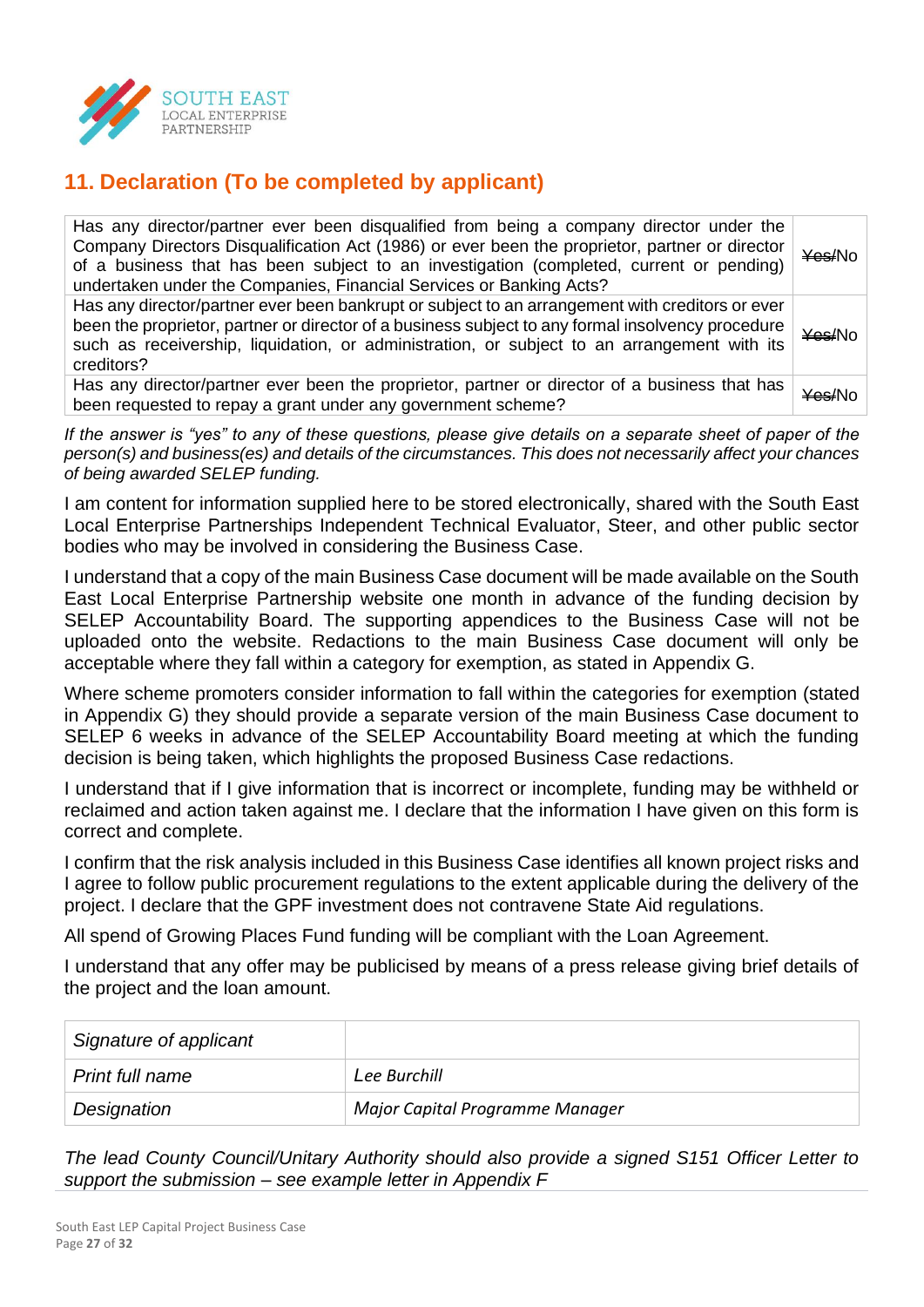

# **Appendices**

| Appendix A | Location, layout and site plans                                              |
|------------|------------------------------------------------------------------------------|
| Appendix B | <b>Equality Impact Assessment</b>                                            |
| Appendix C | GPF repayment mechanism - supporting documentation                           |
| Appendix D | Risk register                                                                |
| Appendix E | Monitoring and Evaluation Plan                                               |
| Appendix F | Example letter of support from S151 officer of relevant Upper Tier Authority |
| Appendix G | Categories for Exemption - redactions to main Business Case                  |
| Appendix H | <b>Supplementary Appraisal Summary Note</b>                                  |
| Appendix I | <b>Appraisal Spreadsheet</b>                                                 |
| Appendix J | <b>Interest Forgone Calculation</b>                                          |

Add or remove appendices as appropriate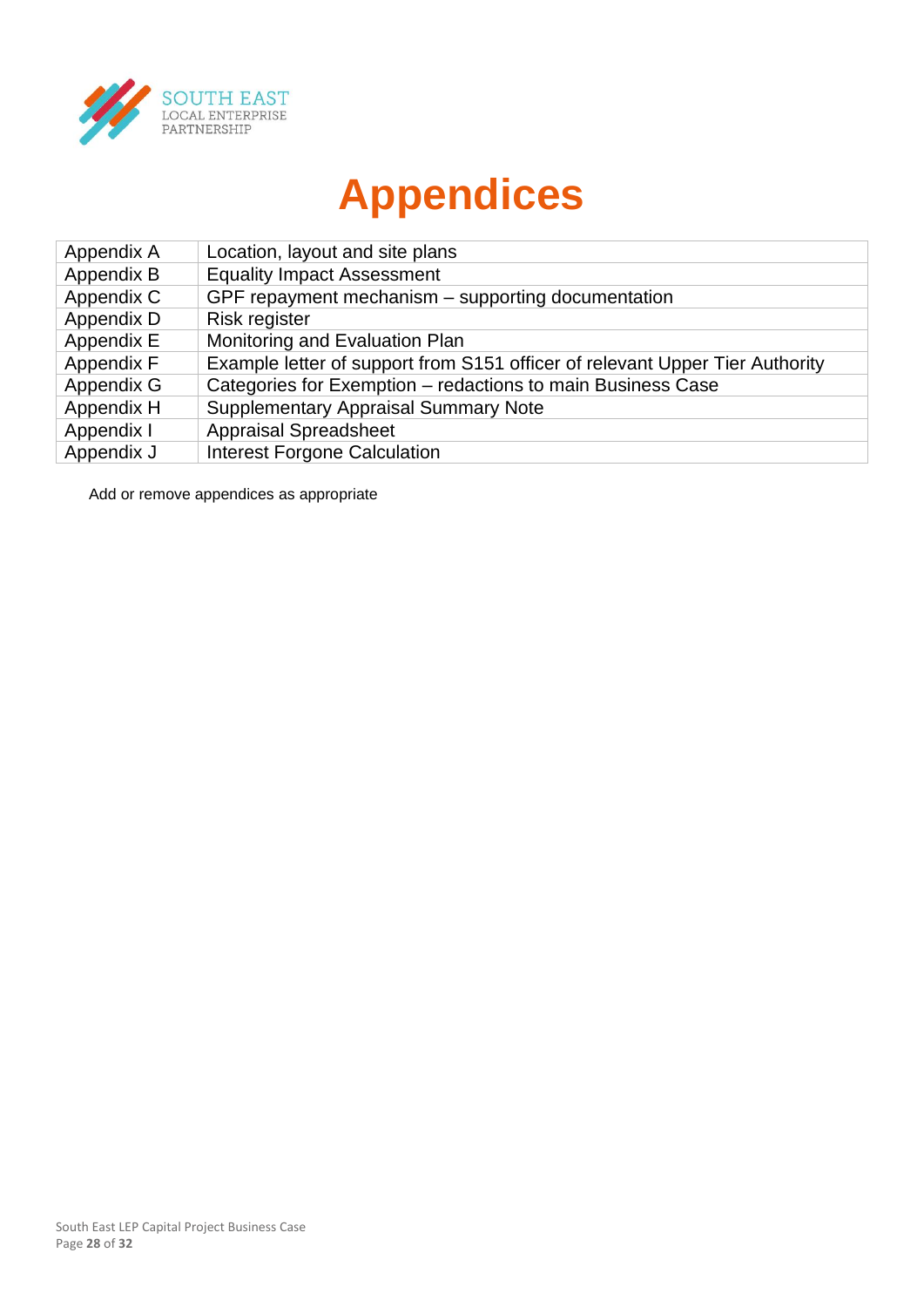

## **Appendix D – Risk register**

| <b>Description of Risk</b>                                                                            | Impact of risk                                                                                     | <b>Risk</b><br>Owner | <b>Risk</b><br><b>Manager</b> | Likelihood     | Impact<br>$***$ | <b>Risk</b><br>Rating<br>*** | <b>Risk Mitigation</b>                                                                                                               | <b>Residual</b><br><b>Risk</b><br>Rating |
|-------------------------------------------------------------------------------------------------------|----------------------------------------------------------------------------------------------------|----------------------|-------------------------------|----------------|-----------------|------------------------------|--------------------------------------------------------------------------------------------------------------------------------------|------------------------------------------|
| Hillborough site not<br>receiving planning<br>permission or<br>permission is<br>significantly delayed | Scope of project will<br>need to be reduced or<br>further funding sources<br>sought.               | <b>KCC</b>           | <b>KCC</b>                    | $\overline{2}$ | 5               | 10                           | Early knowledge of<br>permission status given in<br>construction timetable.<br>Close liaison with CCC on<br>progress of application. | 5                                        |
| Scheme costs exceed<br>budget                                                                         | Descoping or value<br>engineering will need to<br>be pursued                                       | <b>KCC</b>           | Designer                      | 3              | 4               | 12                           | Designer to review design<br>for cost savings                                                                                        | 6                                        |
| Unexpected site<br>conditions                                                                         | Additional funding may<br>be required or value<br>engineering will be<br>required                  | <b>KCC</b>           | Designer                      | $\overline{2}$ | 3               | 6                            | <b>Extensive investigations</b><br>during outline design to<br>determine conditions on<br>site                                       | 3                                        |
| Development site at<br>Lower Herne Village<br>does not progress                                       | Scope of project will<br>need to be reduced or<br>further funding sources<br>sought.               | <b>KCC</b>           | <b>KCC</b>                    | $\overline{2}$ | 4               | 8                            | Permission given and<br>discussions ongoing with<br>house builders                                                                   | 3                                        |
| <b>KCC</b> unable to borrow<br>internally                                                             | Construction will not be<br>able to be completed in<br>full until developer<br>funding is received | <b>KCC</b>           | <b>KCC</b>                    | $\overline{2}$ | $\overline{4}$  | 8                            | Discussions to start early<br>to ensure loan can be<br>included in the future<br>budget                                              | $\overline{2}$                           |

*\* Likelihood of occurrence scale: Very Low (1) more than 1 chance in 1000; Low (2) more than 1 chance in 100; Medium (3) more than 1 chance in 50; High (4) more than 1 chance in 25; Very High (5) more than 1 chance in 10.*

*\*\* Impact scale: Very Low (1) likely that impact could be resolved within 2 days; Low (2) potential for a few days' delay; Medium (3) potential for significant delay; High (4) potential for many weeks' delay; Very High (5) potential for many months' delay.*

*\*\*\* Risk rating = Likelihood x Impact*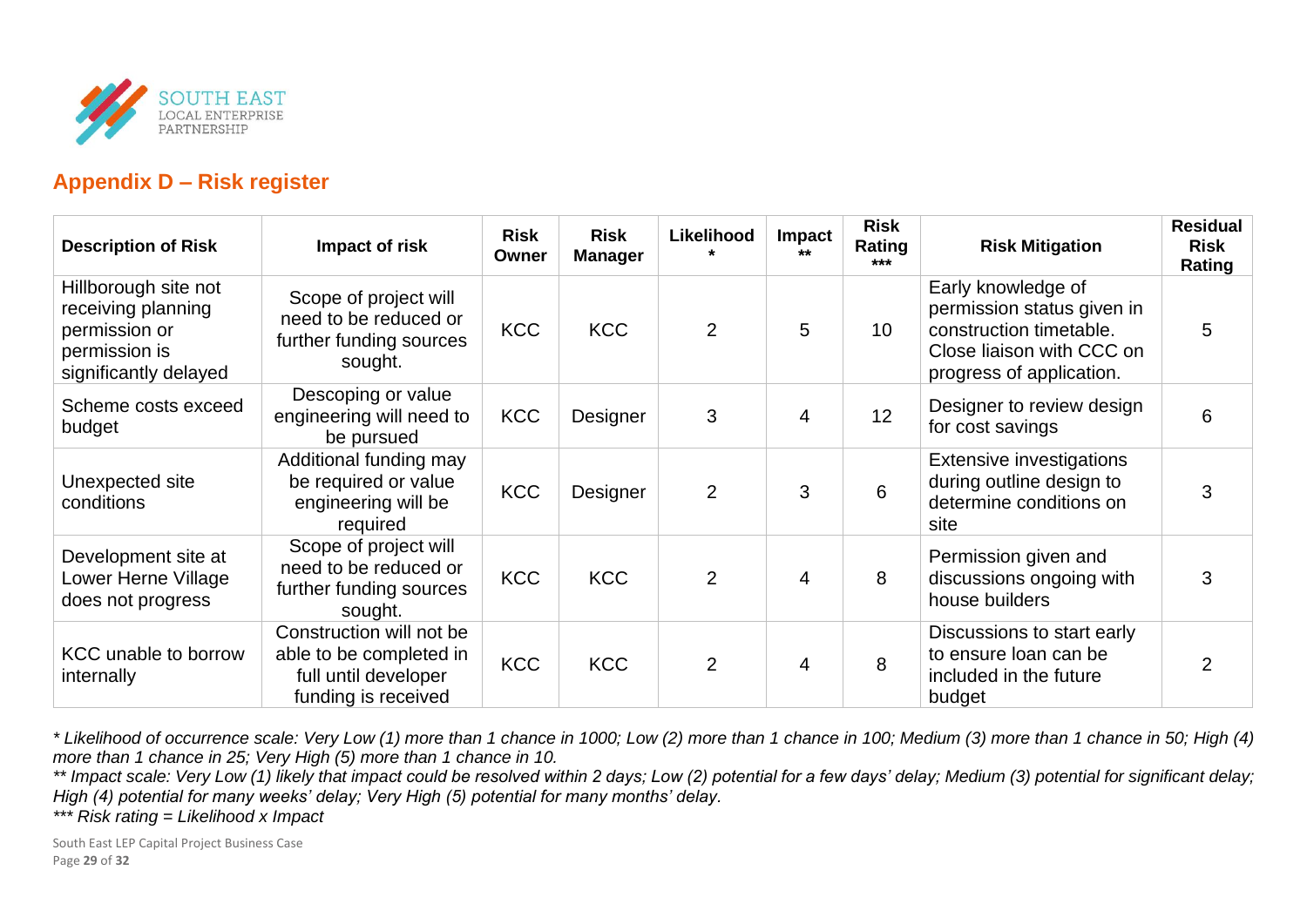

## **Appendix E – Monitoring and Evaluation Plan**

| Outcome/benefit to be<br>measured            | <b>Expected outcome</b>                                                                                                    | Monitoring approach                                                                                                                                  | Benefit realisation timetable                      |
|----------------------------------------------|----------------------------------------------------------------------------------------------------------------------------|------------------------------------------------------------------------------------------------------------------------------------------------------|----------------------------------------------------|
| e.g. Delivery of new industrial<br>workspace | e.g. $1,000$ sqm of new<br>industrial workspace                                                                            | e.g. Delivery of workspace to be monitored through<br>tracking planning applications for the site and through<br>engagement with relevant businesses | e.g. Workspace to be delivered by<br>December 2021 |
| Early completion of BRIS                     | Scheme in place by<br>2022/23                                                                                              | Project monitoring                                                                                                                                   | Project to be completed by 2023                    |
| Delivery of developments                     | Scheme will support the<br>delivery of up to 2452 new<br>homes together with<br>commercial, retail and<br>community space. | Completion of developments to be monitored via<br>close liaison with Canterbury City Council.                                                        | Annual monitoring of housing<br>completions        |
| Air Quality through Herne<br><b>AQMA</b>     | Reduced levels of Nitrogen<br>Oxide in centre of Herne                                                                     | CCC will continue to monitor the levels.                                                                                                             | 1 year post Herne Relief Road<br>opening           |
| <b>Traffic volumes</b>                       | Traffic in Herne reduced                                                                                                   | Traffic counts to be undertaken on Bullockstone<br>Road and Canterbury Road                                                                          | 1 year post Herne Relief Road<br>opening           |

*The Monitoring and Evaluation Plan should include all outcomes stated in section 6 and should set out how the delivery of these outcomes will be measured. Updates on benefits realisation will be sought quarterly both during project delivery and post project completion.*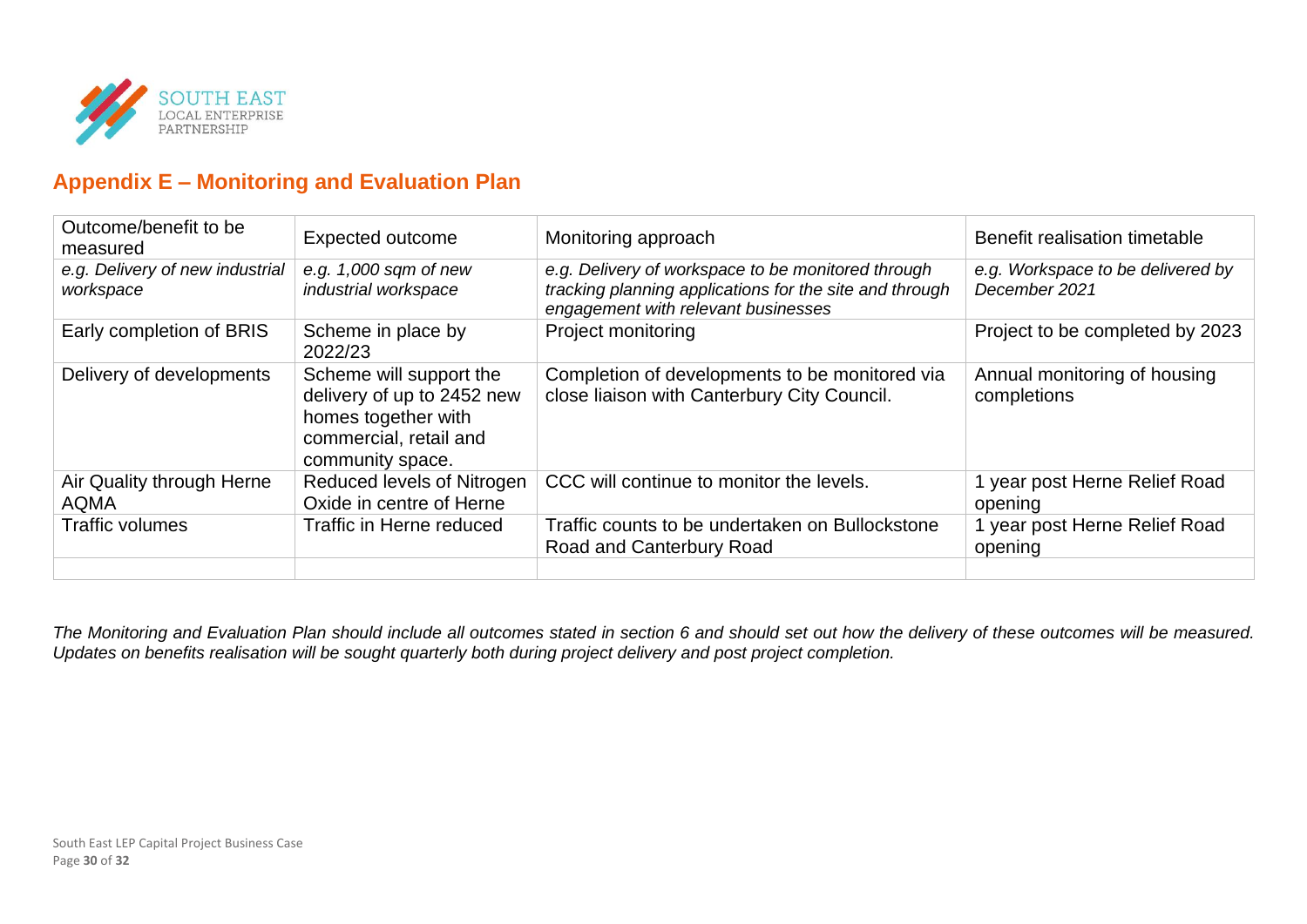

## **Appendix F – Example S151 Officer Letter to support Business Case submission – Growing Places Fund**

Dear Colleague,

In submitting this project Business Case, I confirm on behalf of *[Insert name of County or Unitary Authority]* that:

- The information presented in this Business Case is accurate and complete.
- The funding has been identified to deliver the project and project benefits, as specified within the Business Case. Where insufficient funding has been identified to deliver the project, this risk has been identified within the Business Case.
- The identified project expenditure represents capital spend. GPF cannot be used to cover revenue costs.
- The risk assessment included in the project Business Case identifies all substantial project risks known at the time of Business Case submission.
- The delivery body has considered the public sector equality duty and has had regard to the requirements under s.149 of the Equality Act 2010 throughout their decision-making process. This should include the development of an Equality Impact Assessment which will remain as a live document through the project's development and delivery stages.
- The delivery body has access to the skills, expertise and resource to support the delivery of the project.
- Adequate revenue budget has been or will be allocated to support the post scheme completion monitoring and benefit realisation reporting.
- The project will be delivered under the conditions of the Loan Agreement which will be agreed with the SELEP Accountable Body, including the repayment of the Growing Places Fund loan in accordance with an approved repayment schedule.
- The requested GPF investment does not contravene State Aid regulations.
- The appropriate checks have been undertaken and it has been confirmed that this funding application is from a creditable source which has the means to repay the loan.

I note that the Business Case will be made available on the SELEP website one month in advance of the funding decision being taken, subject to the removal of those parts of the Business Case which are commercially sensitive and confidential as agreed with the SELEP Accountable Body.

Yours Sincerely,

SRO (Director Level) ……………………………………………

S151 Officer …………………………………………………………